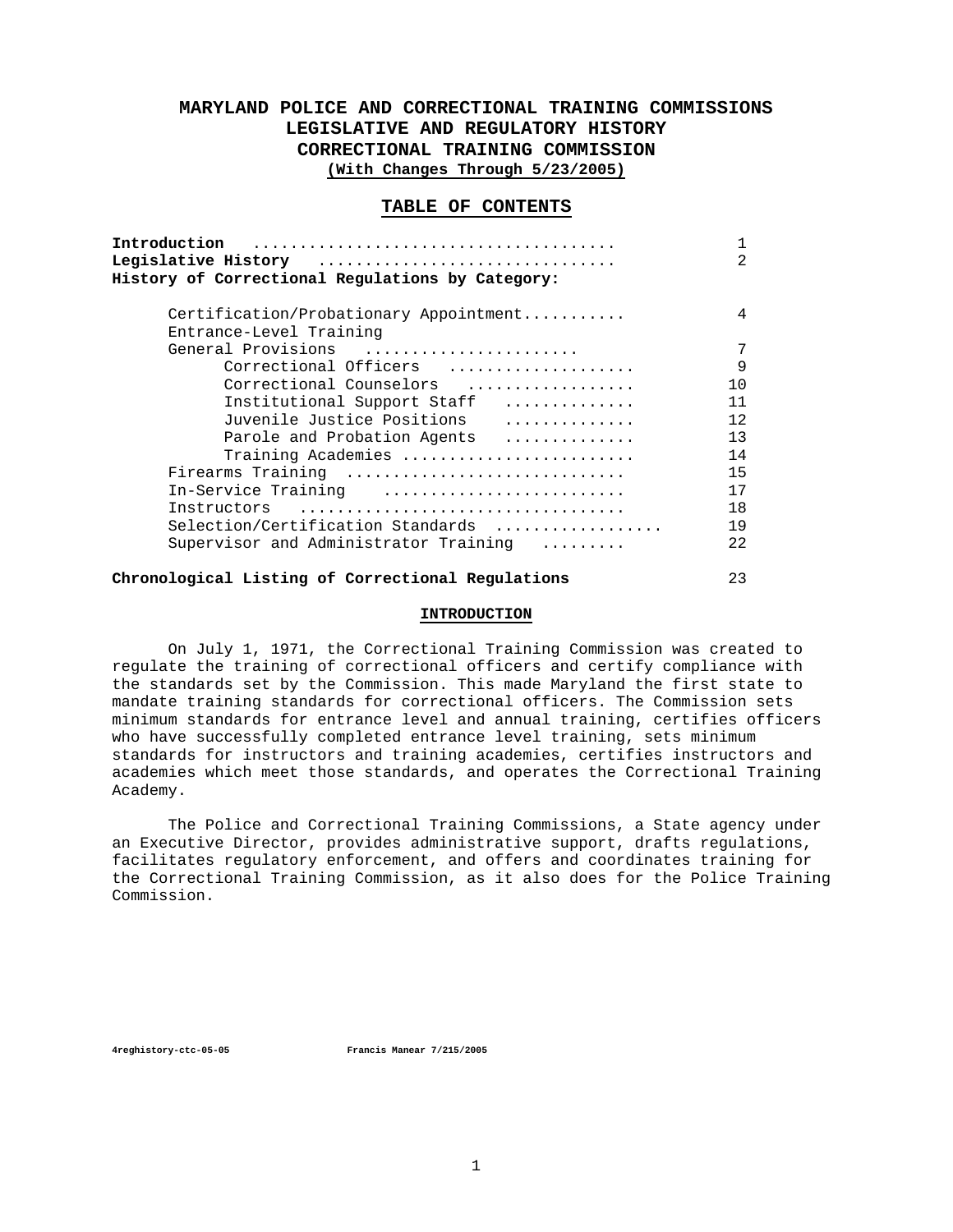#### **LEGISLATIVE HISTORY OF THE CORRECTIONAL TRAINING COMMISSION**

7/1/71 -The Maryland General Assembly created the Correctional Training Commission (Article 41, Section 4-301, Annotated Code of Maryland) - The first such commission in the country. The Commission's mandate was effective 7/1/72. Duties of the Commission include:

 (1) Setting standards for approval, and issue certificates of approval, for all training academies;

 (2) Prescribing curricula, course of study, attendance requirements, and standards for all training academies;

 (3) Establishing minimum qualifications for training instructors, and certify instructors;

 (4) Issuing certificates to officers who have completed approved training programs; and

 (5) Making such rules and regulations as are necessary to accomplish the purposes and objectives of the law.

7/1/75 - The law was amended to include correctional supervisors and administrators under the Commission's mandate, and authorized the Commission to set standards of promotion and training, effective 7/1/76.

7/1/76 - -The Commission was authorized to conduct and operate approved correctional training schools.

7/1/85 - The Commission was empowered to set standards for approval of schools at which entrance-level and in-service training is conducted.

7/1/90 - A Home Detention Program was authorized providing correctional employees in this program have limited search and arrest powers and are required to complete a training program approved by the Police Training Commission.

7/1/92 - The law was amended to remove the Commissioner of the Baltimore City Jail from membership on the Commission, as this agency came under State control on 7/1/92, reducing the Commission membership to 12.

6/1/92 - A Home Detention program for the Division of Parole and Probation was authorized, mandating that employees of this program receive training approved by the Commission.

10/1/97 - The Commission was authorized to adopt regulations establishing and enforcing standards for prior substance abuse by applicants for certification.

10/1/99 - The Correctional Training Act was reorganized and placed in the new Correctional Services Article (Title 8, Subtitle 2) by the General Assembly. This transfer was procedural only and no changes were made to the law except for rewording of the provisions to reflect current legal language.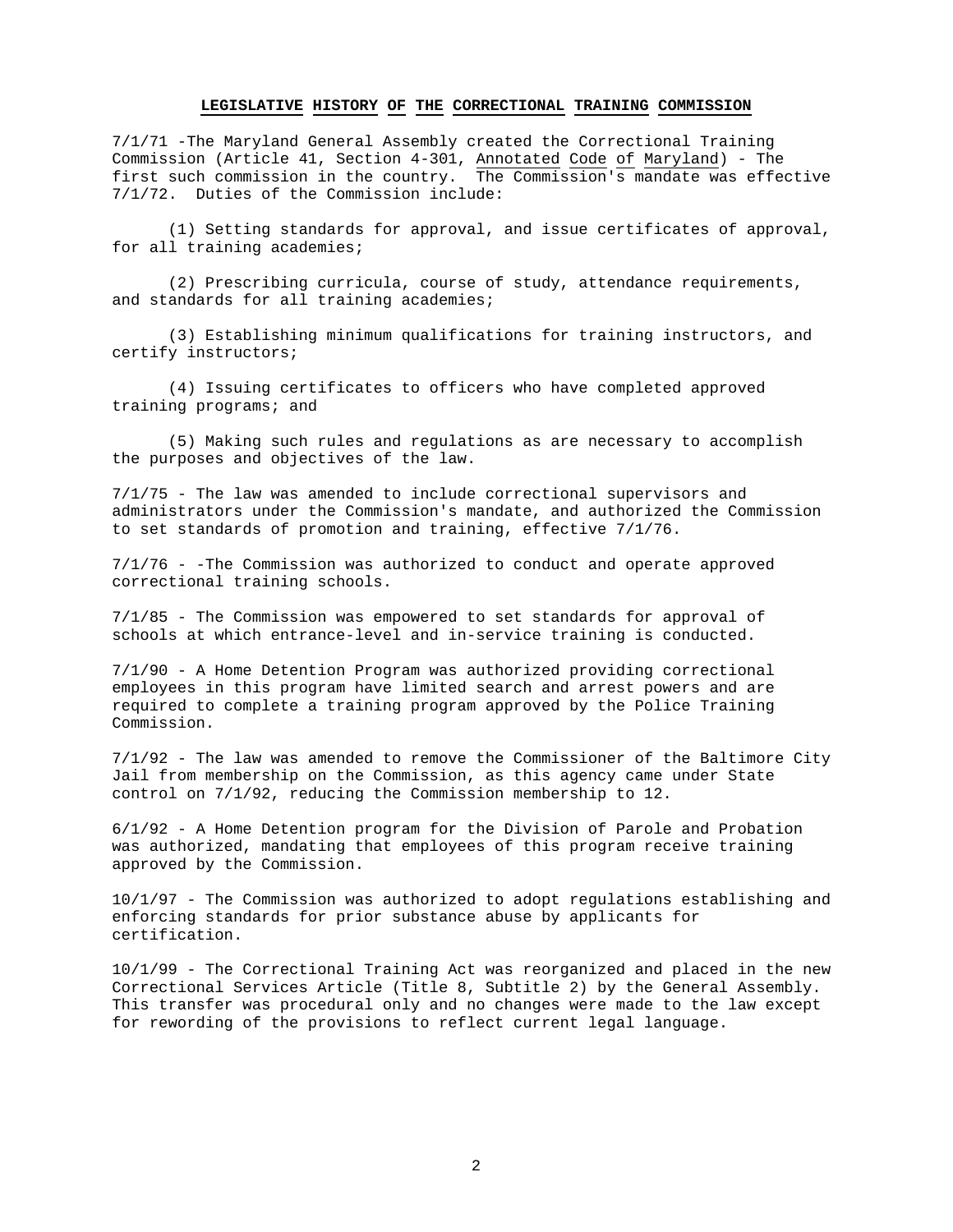7/1/00 - Maryland General Assembly amended the law to:

 (1) Add the Department of Juvenile Justice (DJJ) to the list of agencies whose employees are mandated to meet the Commission's standards;

 (2) Authorized the Commission to create, develop and implement a training program for DJJ staff, including those employed by private contractors;

 (3) Add the Secretary of DJJ and another employee of DJJ to the membership of the Commission;

 (4) Named the Secretary of DPSCS was named a member, in the place of the Deputy Secretary, and

 (5) Retained the Deputy Secretary of DPSCS, or the Deputy Secretary's representative, as the chairperson of the Commission, but not as a voting member of the Commission.

4/10/01 - The Deputy Secretary of the Department of Public Safety and Correctional Services was removed as the chairman of the Commission. The chairperson is now the Secretary.

7/1/03 – The Act was amended, as part of a larger bill, to change the name of the Department of Juvenile Justice to the Department of Juvenile Services. No other changes were made to the law beyond the name change.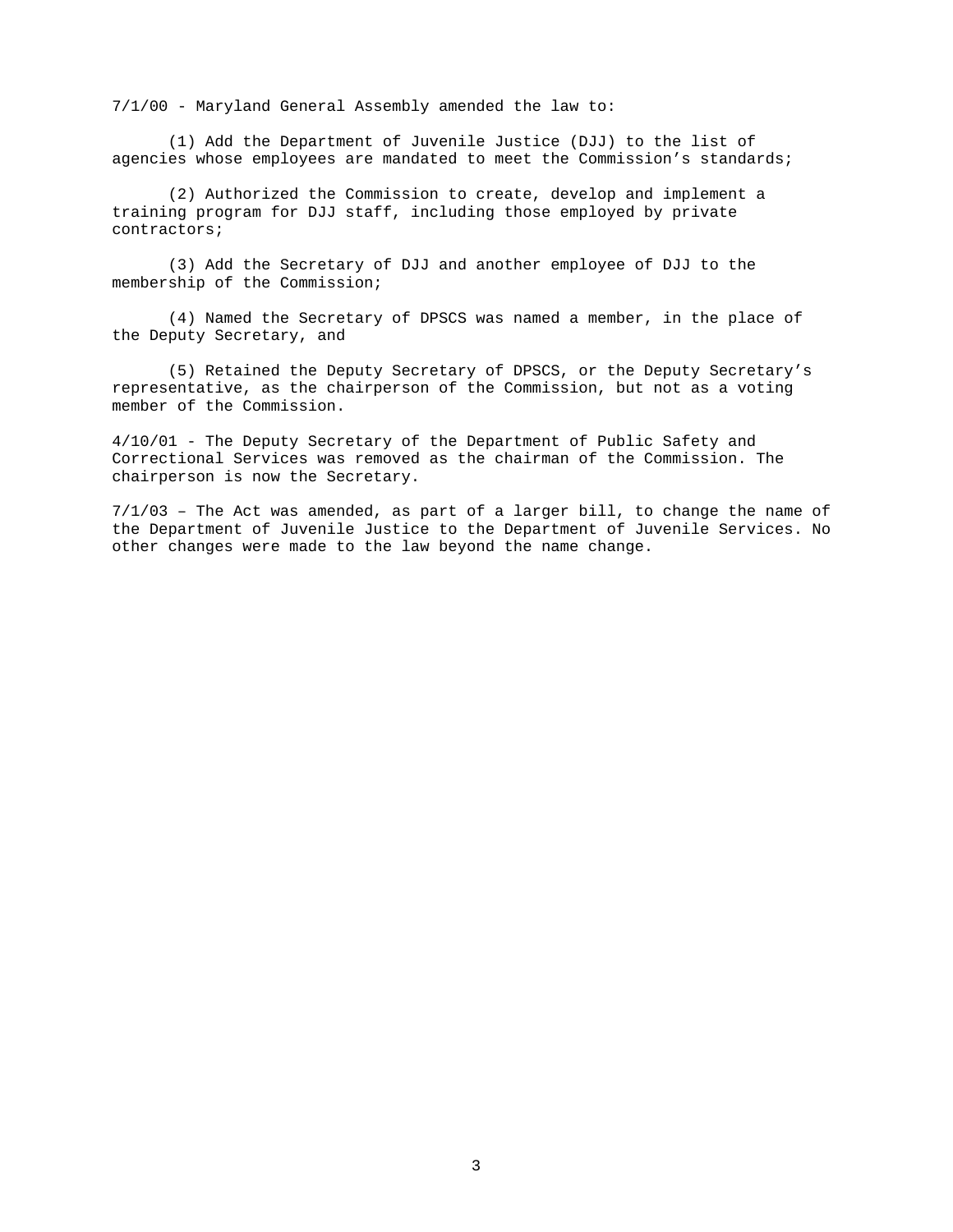### **HISTORY OF CORRECTIONAL REGULATIONS BY CATEGORY**

### **CERTIFICATION/PROBATIONARY APPOINTMENT**

11/8/82 - Completely revised regulations related to:

(1) Define a correctional officer;

 (2) Establish a probationary period in which selection standards are required to be completed; and

 (3) Create a format for receipt of personal information within 30 days of hire.

7/13/87 - Amendments to regulations:

 (1) Established specific disqualification criteria for correctional officers for certain criminal convictions; and

 (2) Required that Notice of Probationary Appointment (NPA) be filed before admittance into entrance-level training.

12/14/87 - Amended reporting requirements to:

 (1) Require information to be added to the NPA form concerning whether the officer will carry a firearm;

 (2) Mandate a local fingerprint check before admittance into a correctional academy; and

 (3) Require written notification from agencies concerning employment status changes including name, social security number, action date, and reason for termination.

2/9/89 - Established requirements for reappointment of previously certified correctional officers to require:

 (1) Persons returning to a correctional unit after three years to complete entrance-level training;

(2) Persons returning in less than three years to:

(a) Meet current year in-service requirements,

and

(b) Qualify with any firearms before being authorized their use,

 (c) Meet Commission defined selection standards. 10/20/97 - Major revision of the chapter included:

 (1) Clearer specification that no individual can be used or certified in a mandated correctional position until all selection standards have been met, as specified in the law;

 (2) Creation of a new "Application for Certification" form to replace the existing Notice of Probationary Appointment; and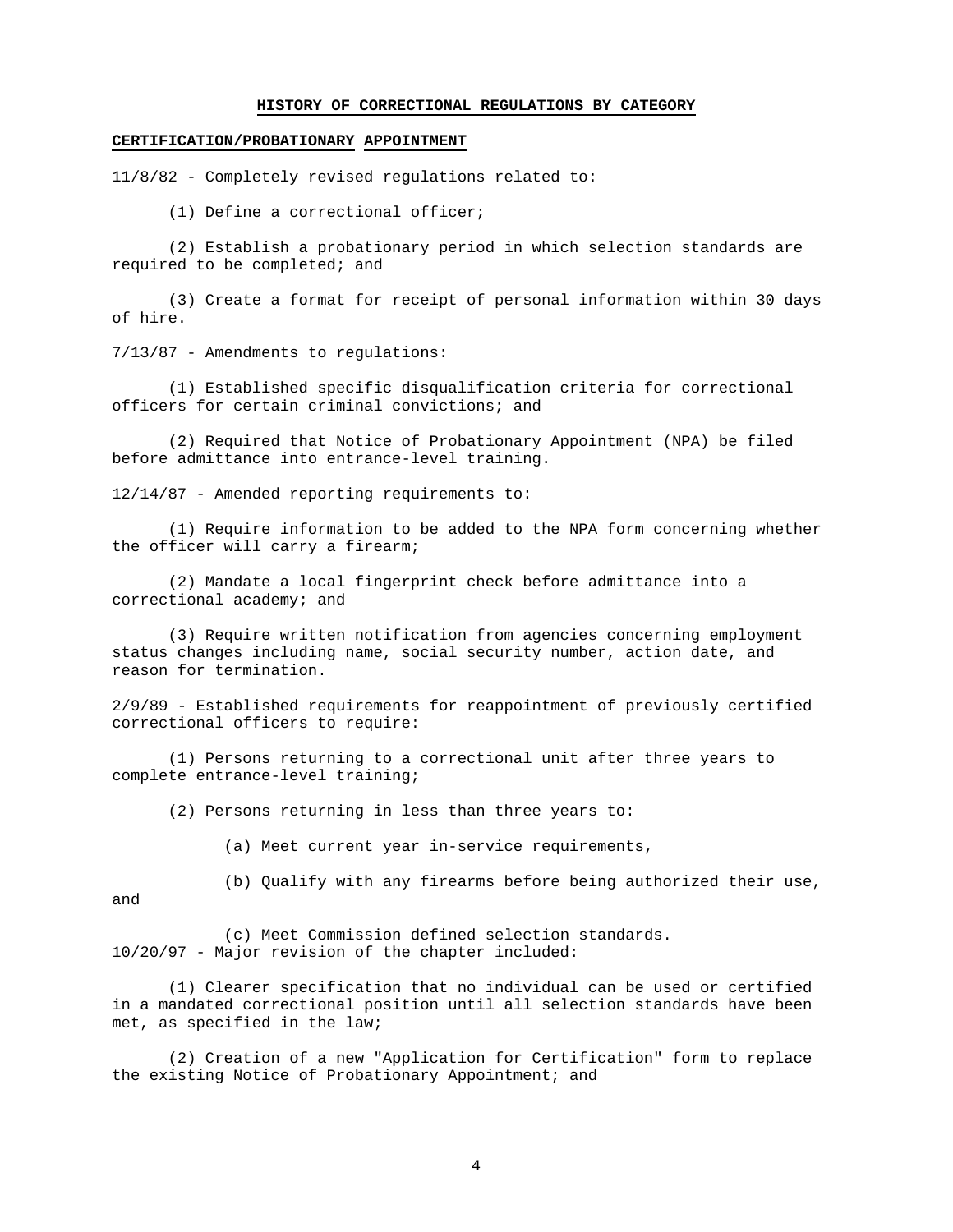(3) With the approval of the academy, permitting an applicant to be enrolled into an academy without first meeting all selection standards, to allow an agency to place individuals into an academy program while completing the background investigation;

(4) Changes in the reporting requirements to:

 (a) Reduce the time allowed for notification of employment status changes from 6 months to 30 days,

 (b) Add new requirements for reporting of officers resigning or terminated for criminal or other derogatory reasons,

 (c) Mandate reporting these actions on a new form or in a format approved by the Commission;

 (5) To eliminate confusion with terminology used by agencies, substitution of the word "provisional" for "probationary" in regard to certification and appointment;

 (6) Clarify the time limits for certification of individuals who received training at an out of state or civilian academy. Eligibility for a reduction of the entrance level training requirements includes:

 (a) Completion of a comparable entrance level training program and employment in a comparable correctional position for another state or federal correctional agency within the last 5 years, or

 (b) If not employed in a correctional position, completion of certified correctional entrance level training within the last 2 years;

7/1/00 - Amendments to the General Regulations:

 (1) Created a regulation to set the requirements setting limits on the prior illegal use of certain controlled dangerous substances (CDS) for applicants for certification including total prohibition of some CDS. It also required the evaluation of legitimate use of a CDS by applicants;

 (2) Specified that an applicant for certification or voluntary attendance must be physically fit for "participation in" rather than "completion of" an academy;

 (3) Clarified the requirements for in-service and firearms training for reappointments, including mandating a new requalification with a firearm before it could be issued; and

 (4) Created new selection standards for admission to an entrance level training academy, including:

(a) Meeting any requirements set by the academy,

(b) Receiving a physical exam for participation,

(c) Obtaining a NCIC check, and

 (d) Acknowledgment by the attendee that completion of an academy is not a guarantee of subsequent certification;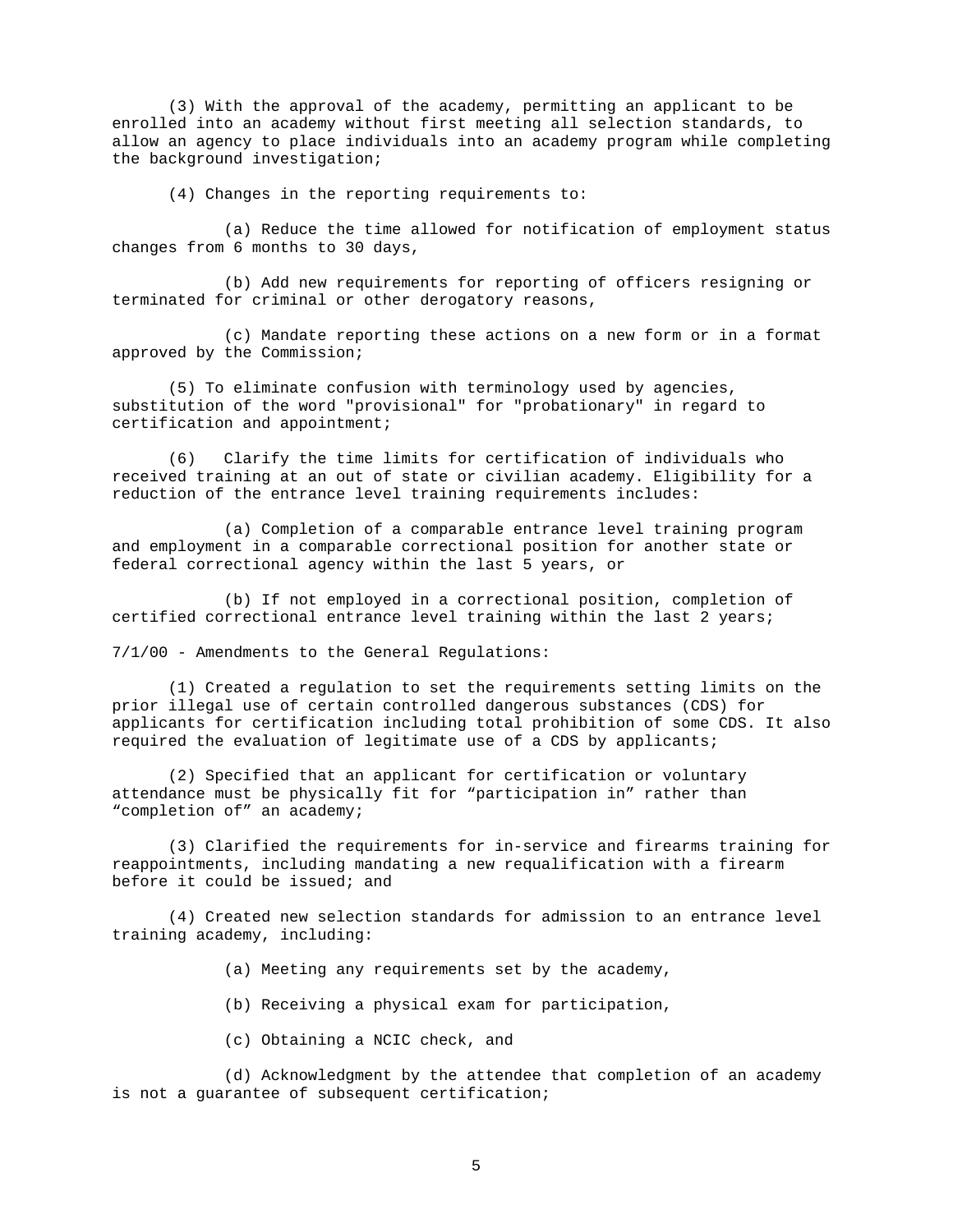1/7/02 - Amendments to the General Regulations:

(1) For the first time, would bring the Department of Juvenile Justice employees under the jurisdiction of the Commission, including setting new selection standards for juvenile counselors, youth supervisors and Juvenile Justice support staff;

(2) Lower the age for certification and academy attendance from 21 to 18 in the selection and voluntary attendance standards to; and

 (3) Allow an applicant to be certified if there was prior use of cannabis (marijuana) if at least 10 years has elapsed since the last use, regardless of the number of times used;

 $1/1/04$  - Amendments to the certification requlations require completion of a minimum 80-hour field-training program before certification.

1/1/05 – Amendments to the General regulations:

(1) Create a new certification renewal process, based on meeting annual training standards. Certification will be renewed and certification cards reissued annually upon meeting training standards. Mandated personnel whose certification lapses because of failure to meet training requirements will legally lose their authority to perform mandated duties related to the care, custody and control of clients as specified in the law; and

 (2) Allow the certification of a DJS employee working to transfer without meeting recertification requirements from a DJS contractor to DJS, DJS to a contractor or from one contractor to another contractor if the employee still meets standards. This would apply when DJS terminates a contract with a private entity or begins one with a new entity.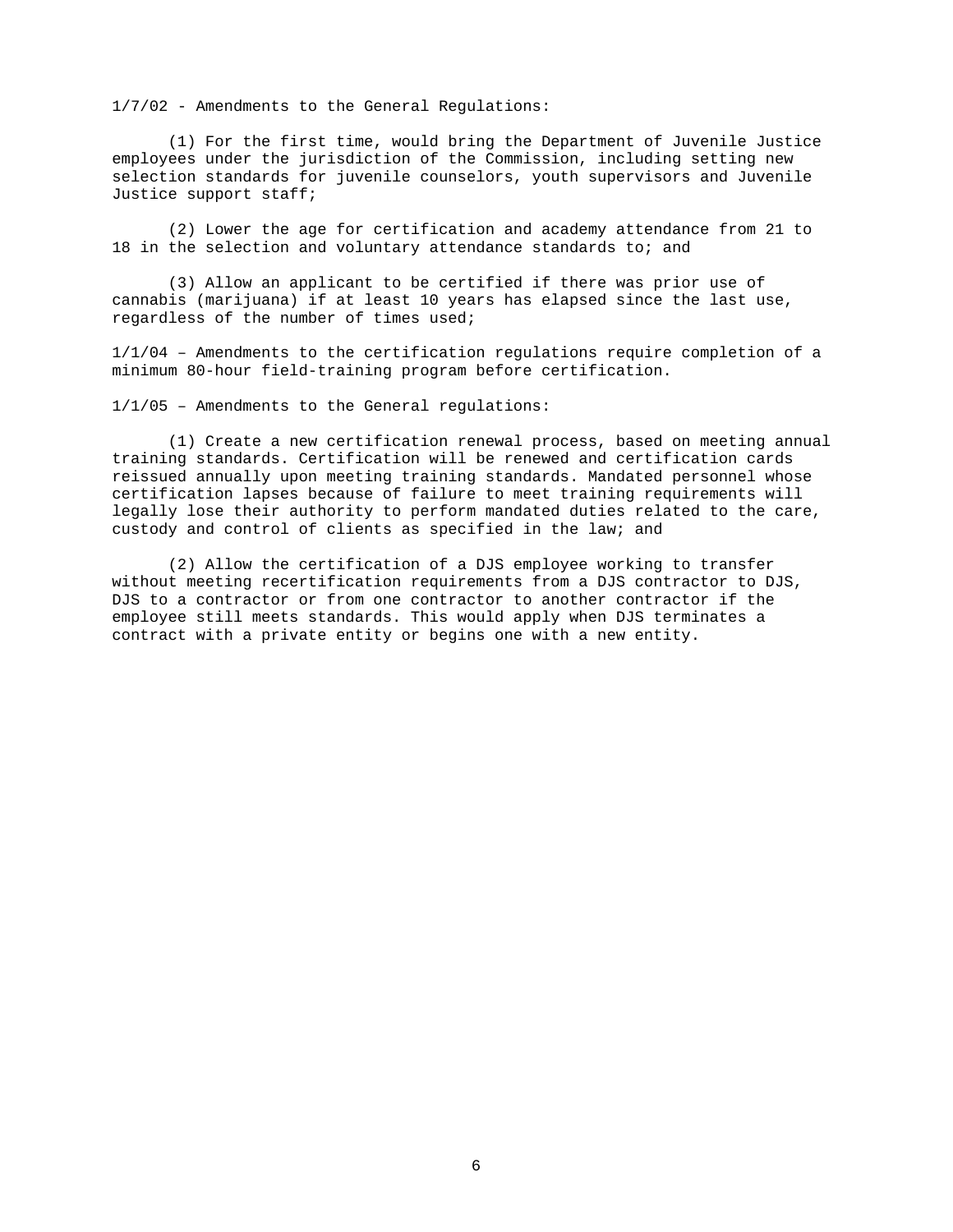#### **ENTRANCE-LEVEL TRAINING**

### **General Provisions**

7/1/72 - Mandated that all correctional officers, Parole and Probation Agents, or classification counselors employed on or after 7/1/72 to complete a minimum standard program within one year of employment.

7/1/73 - Set standards;

- (1) For candidates to attend an approved training academy;
- (2) Permit participation on a voluntary basis; and

 (3) To allow that officers employed during the inclusive period 7/1/72- 12/31/72 were considered to have received the necessary training to be qualified; and

 (4) To require that officers hired as of 1/1/73 must complete the minimum entrance-level training course.

7/1/80 - Established a minimum passing score of 75% for each test and for a final average in order to successfully complete the Correctional Training Academy.

7/1/80 - Established minimum standards for entrance-level training of employees of pre-release units to require two weeks training in the correctional officer program plus on the job training for a total of 160 hours.

11/8/82 - Adopted complete revision of Commission regulations to:

(1) Set standards for voluntary attendance to obtain training;

 (2) Adopt minimum curricula for entrance-level training for 3 different categories of correctional personnel;

 (3) Establish criteria for waivers of selection or training standards; and

 (2) Provide for a Certificate of Comparative Compliance for persons who receive entrance-level training in another state.

7/13/86 - Required that Notice of Probationary Appointment be filed before admittance into entrance-level training.

10/20/97 - The revision of the chapter eliminated the issuance of the Certificate of Comparative Compliance. Correctional units may still submit request for waivers of Maryland entrance level training based on an applicant having received comparable federal or out of state training.

7/1/00 - Created new selection standards for admission to an entrance level training academy, including:

- (a) Meeting any requirements set by the academy,
- (b) Receiving a physical exam,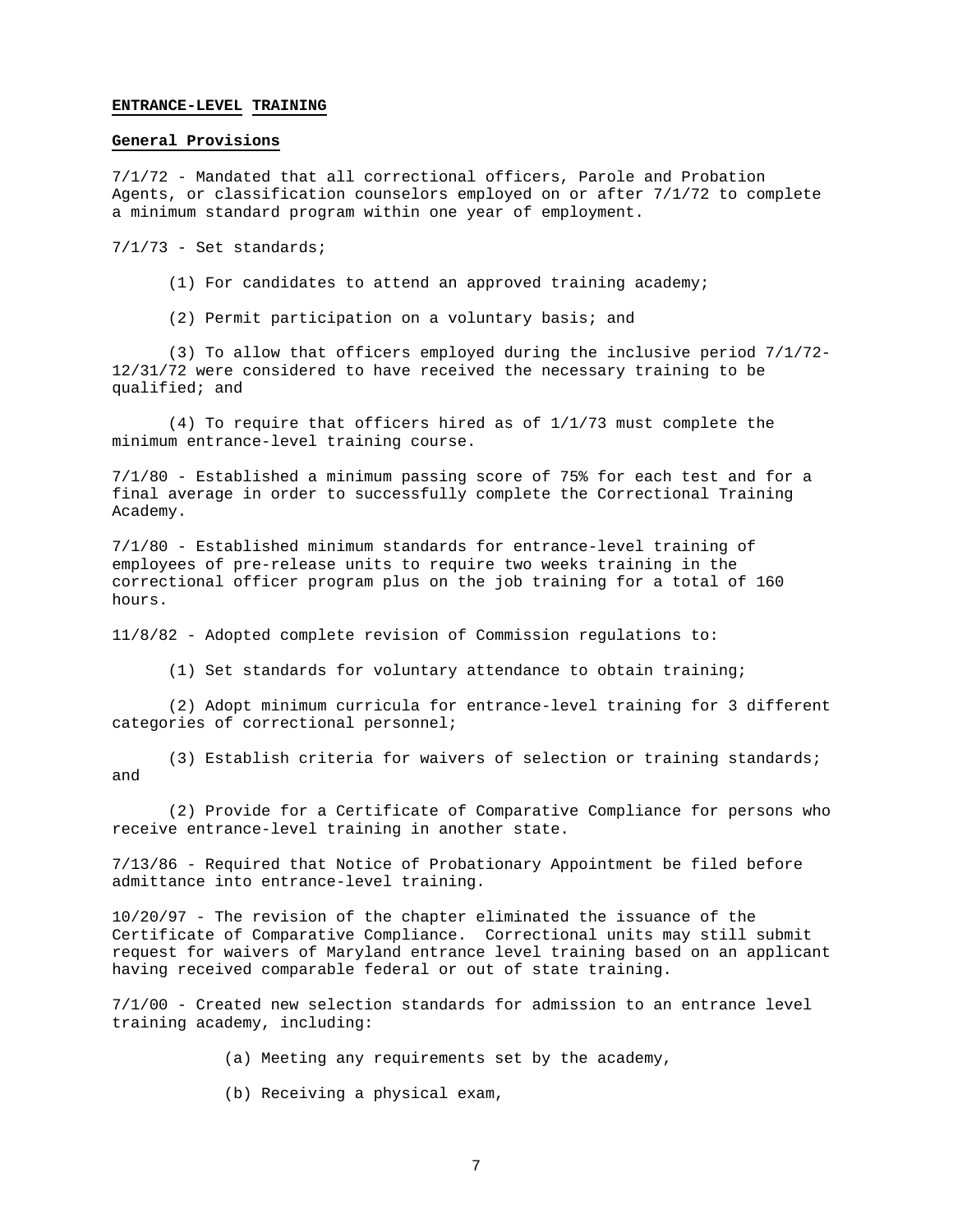(c) Obtaining a NCIC check, and

 (d) Acknowledgment by the attendee that completion of an academy is not a guarantee of subsequent certification.

1/7/02 - New regulations are being proposed to:

 (1) Add some additional language to the academy regulations concerning the types and process of approval/lapse or revocation of academy certification and certain other academy procedures;

(2) Lower the minimum age for academy attendance from 21 to 18; and

 (3) Set new training standards for employees of the Department of Juvenile Justice, including employees of agencies under contract with DJJ. These new employees include juvenile counselors, youth supervisors and Juvenile Justice support staff.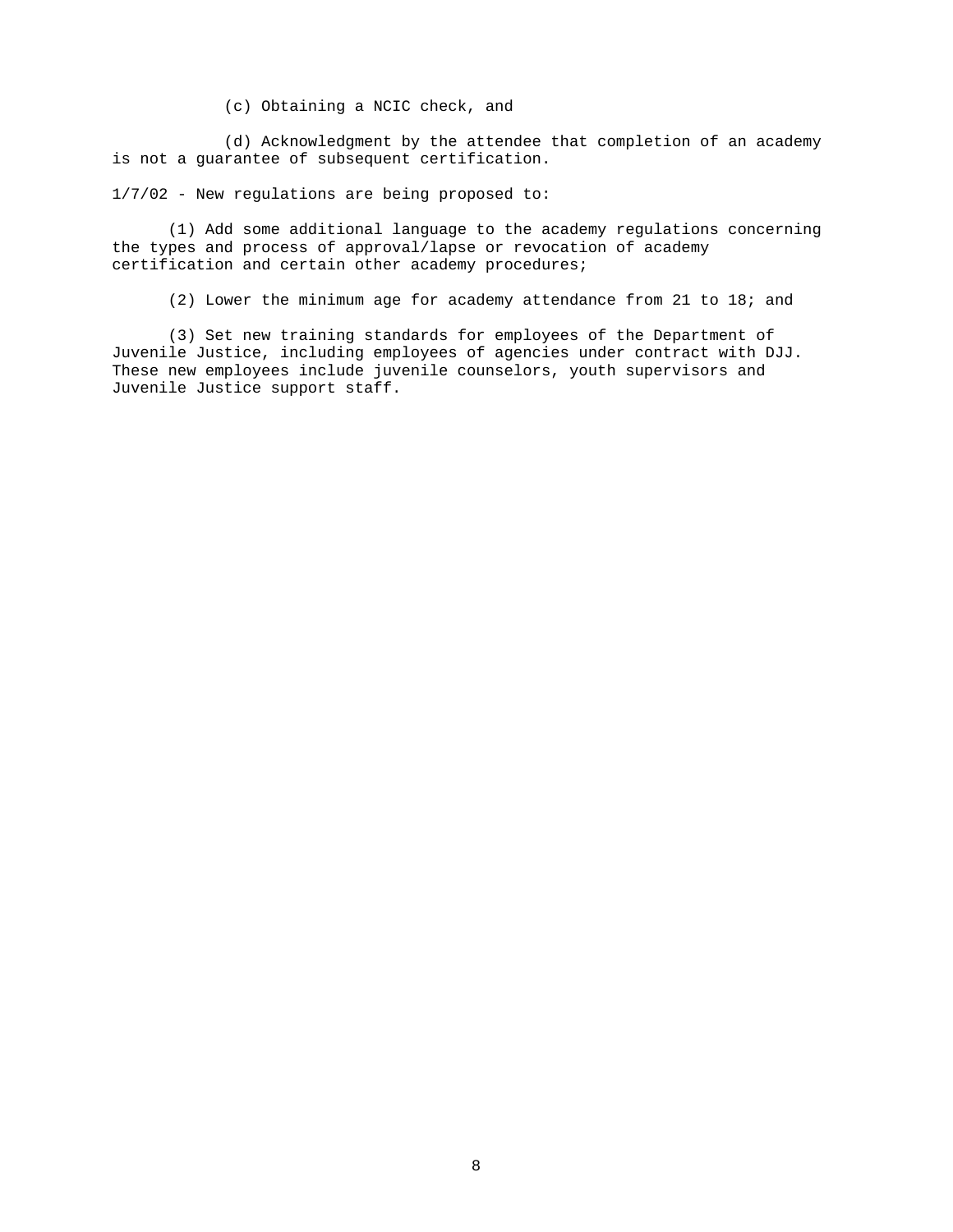### **Correctional Officers**

5// 19/72 - Adopted curricula for a minimum 4-week entrance-level training program for correctional officers.

7/1/74 - Set the minimum standard for entrance-level training of correctional officers at 120 hours.

6/30/76 – Set minimum hours for entrance-level training for correctional officers and classification counselors at 120 hours and set minimum topic areas as follows:

 (1) Orientation (6); (2) Introduction to corrections (9); (3) Supervision, relations and treatment (36); (4) Security, custody and control (48); (5) Disciplining (15); and (6) Closure (8).

7/1/78 - Revised the minimum standards for entrance-level training of correctional officers to include an additional four hours of fire air mask training and extend the security block training by six hours, principally to increase firearms training.

7/1/80 – Revised regulations to:

(1) Increase the minimum CO entrance-level training program to 21 days by requiring CPR training; and

(2) Established minimum standards for entrance-level training of employees of pre-release units to require two weeks training in the correctional officer program plus on the job training for a total of 160 hours.

7/1/81 - Revised training standards for correctional officers, classification counselors, support staff, staff of community facilities, volunteers, parttime employees, and firearms instructors.

7/2/84 - Amended minimum standards for entrance-level training of correctional officers to modify the program, add performance-based testing and practical skill assessment and extend the program length to 25 days.

11/28/88 - Amended minimum training standards for pre-release, work release, adult rehabilitation center or other community residential programs to permit the agency the option of having eligible personnel complete either:

 (1) The full entrance-level program required of correctional officers; or

 (2) The entrance-level program for support staff plus an approved 100 hour training program administered by the agency.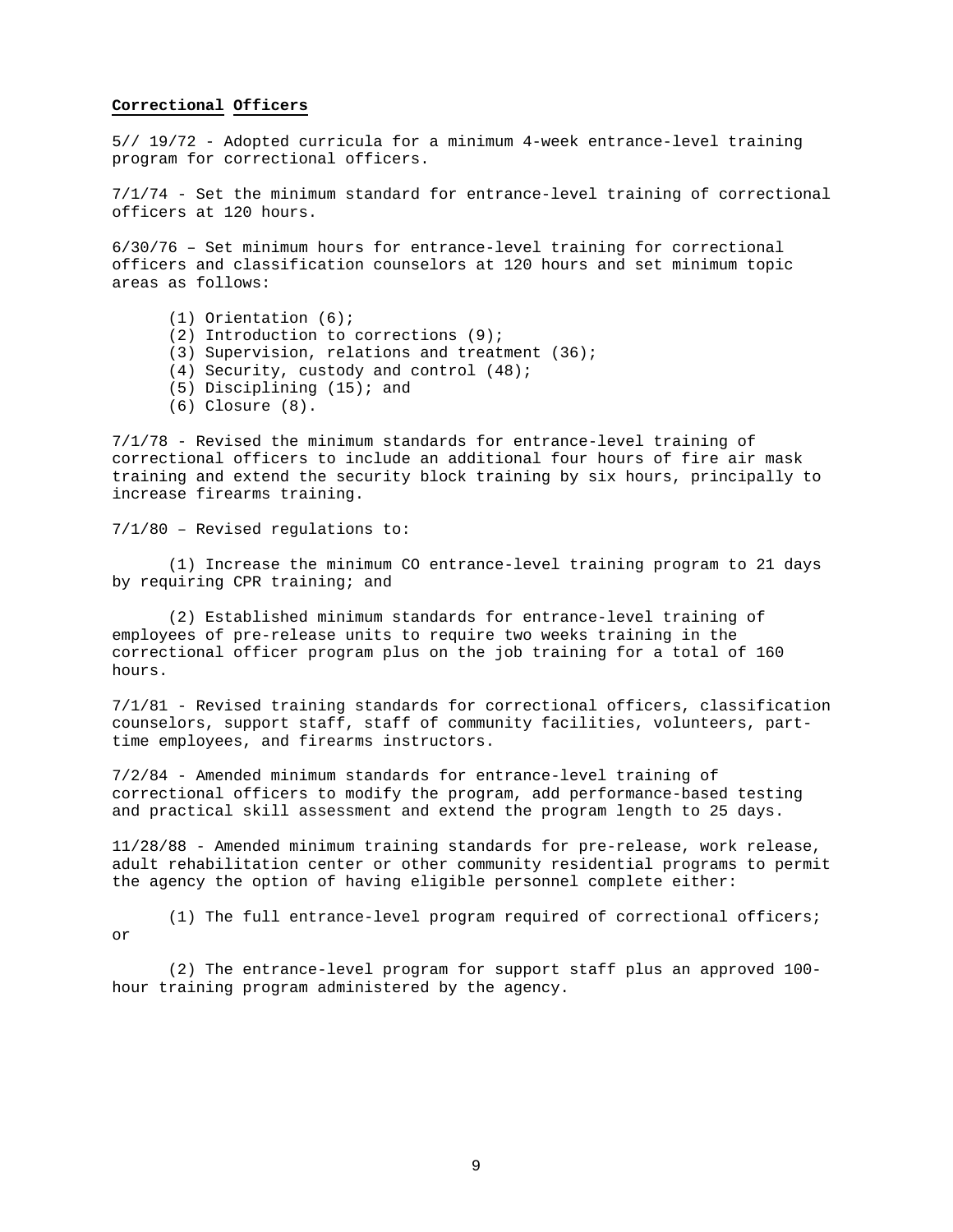### **Correctional Counselors**

7/1/74 - Set the minimum standard for entrance-level training of Parole and Probation Agents and correctional counselors at 126 hours.

6/30/76 - Adopted revised minimum standards for entrance-level training. Correctional officers and classification counselors were to receive a minimum of 120 hours, as follows:

 (1) Orientation (6); (2) Introduction to corrections (9); (3) Supervision, relations and treatment (36); (4) Security, custody and control (48); (5) Disciplining (15); and (6) Closure (8).

7/1/78 - Revised the minimum standards for entrance-level training of classification counselors to include an additional four hours of fire air mask training and extend the security block training by six hours, principally to increase firearms training.

7/1/78 - Mandated a six-month on the job training program for correctional specialists, to be performed in addition to the mandated minimum entrancelevel training for correctional officers.

7/1/81 - Revised standards of training for correctional officers and classification counselors, support staff, staff of community facilities, volunteers, part-time employees, and firearms instructors.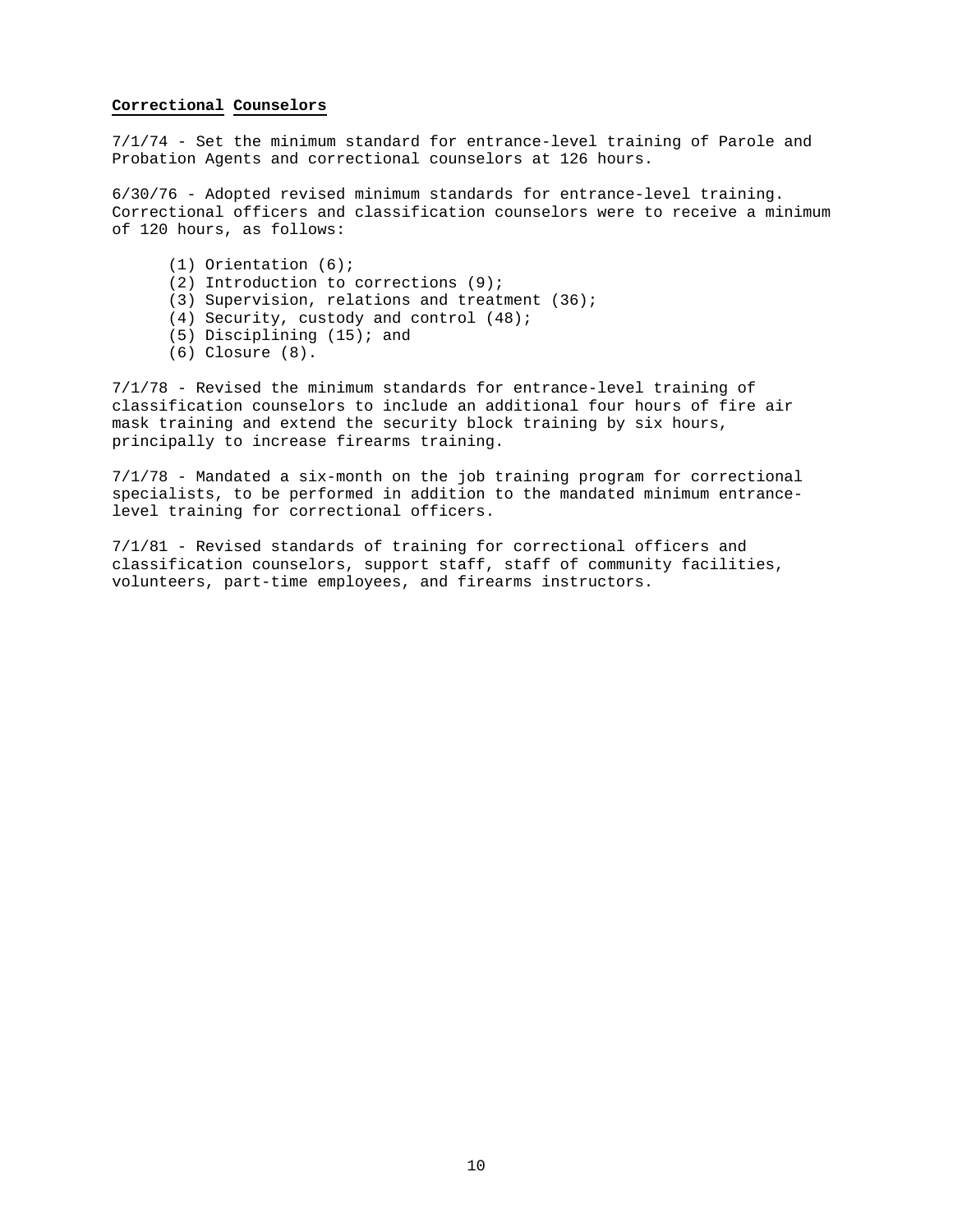### **Institutional Support Staff**

6/30/76 - Minimum standards:

 (1) Set for entrance-level training of institutional support staff personnel employed on or after 7/1/76 at 18 hours as follows:

- (a) Orientation (1.5 hours);
- (b) Introduction to corrections (2);
- (c) Supervision and human relations (4.5);
- (d) Inmate discipline (4);
- (e) Security procedures (4); and
- (f) Closure (2).

(2) Defined the categories of employees considered support staff; and

 (3) Exempted agencies employing less than ten correctional officers from these standards.

7/1/80 - Revised minimum standards to:

 (1) Expand the entrance-level training requirement of support staff to ten days; and

 (2) Require that training of contract employees and voluntary staff be appropriate to their assigned duties.

7/1/81 - Revised standards of training for correctional officers and classification counselors, support staff, staff of community facilities, volunteers, part-time employees, and firearms instructors.

11/5/84 - Increased the minimum standard hours of entrance-level training for support staff to coincide with the classroom portion of the correctional entrance-level training program.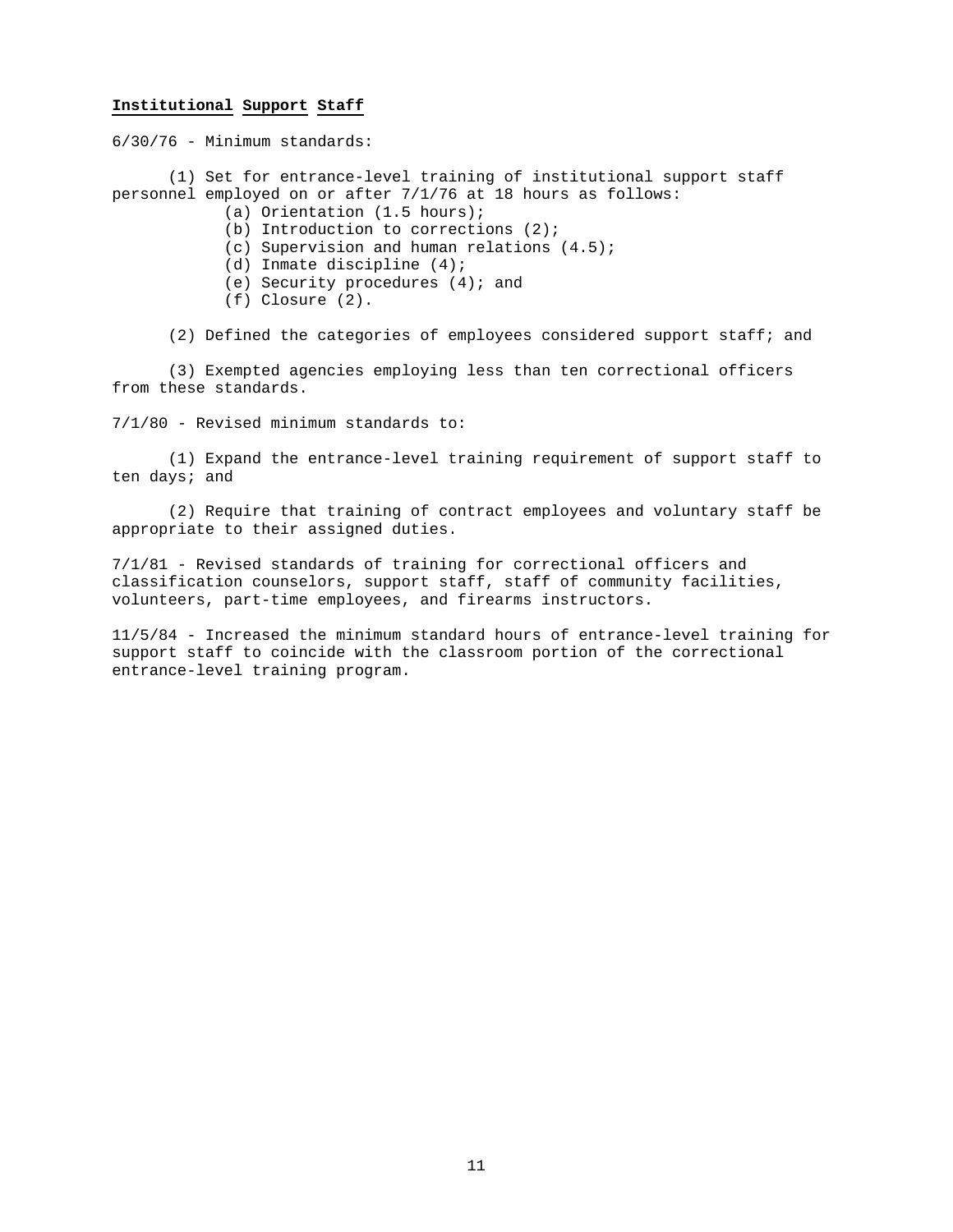## **Juvenile Justice Juvenile Counselors, Youth Supervisors and Juvenile Justice Support Staff**

1/7/02 - New regulations set the minimum training required for the following juvenile justice employment categories:

 (1) Youth Supervisor - A minimum of 160 hours including the following mandated subject areas:

- (a) Juvenile justice in the criminal justice system;
- (b) Human growth and development;
- (c) Laws and regulations;
- (d) Assessment;
- (e) Custody and control;
- (f) Transportation;
- (g) Institutional/Community;
- (h) Documentation;
- (i) Safety and security; and
- (j) First aid.

(2) Juvenile Counselor - A minimum of 160 hours including the following mandated subject areas:

- (a) Juvenile justice in the criminal justice system;
- (b) Human growth and development;
- (c) Laws and regulations;
- (d) Assessment;
- (e) Case management;
- (f) Counseling;
- (g) Institutional/Community;
- (h) Documentation;
- (i) Safety and security; and
- (j) First aid.

I. Juvenile Justice Support Staff - A minimum of 80 hours including these mandated subject areas:

- (a) Juvenile justice in the criminal justice system;
- (b) Human growth and development;
- (c) Laws and regulations;
- (d) Documentation;
- (e) Safety and security; and
- (f) First aid.

**5/xx/05 – The definitions of youth supervisors and juvenile counselors are changed to make them more generic and based on function though the actual DJS titles may change.**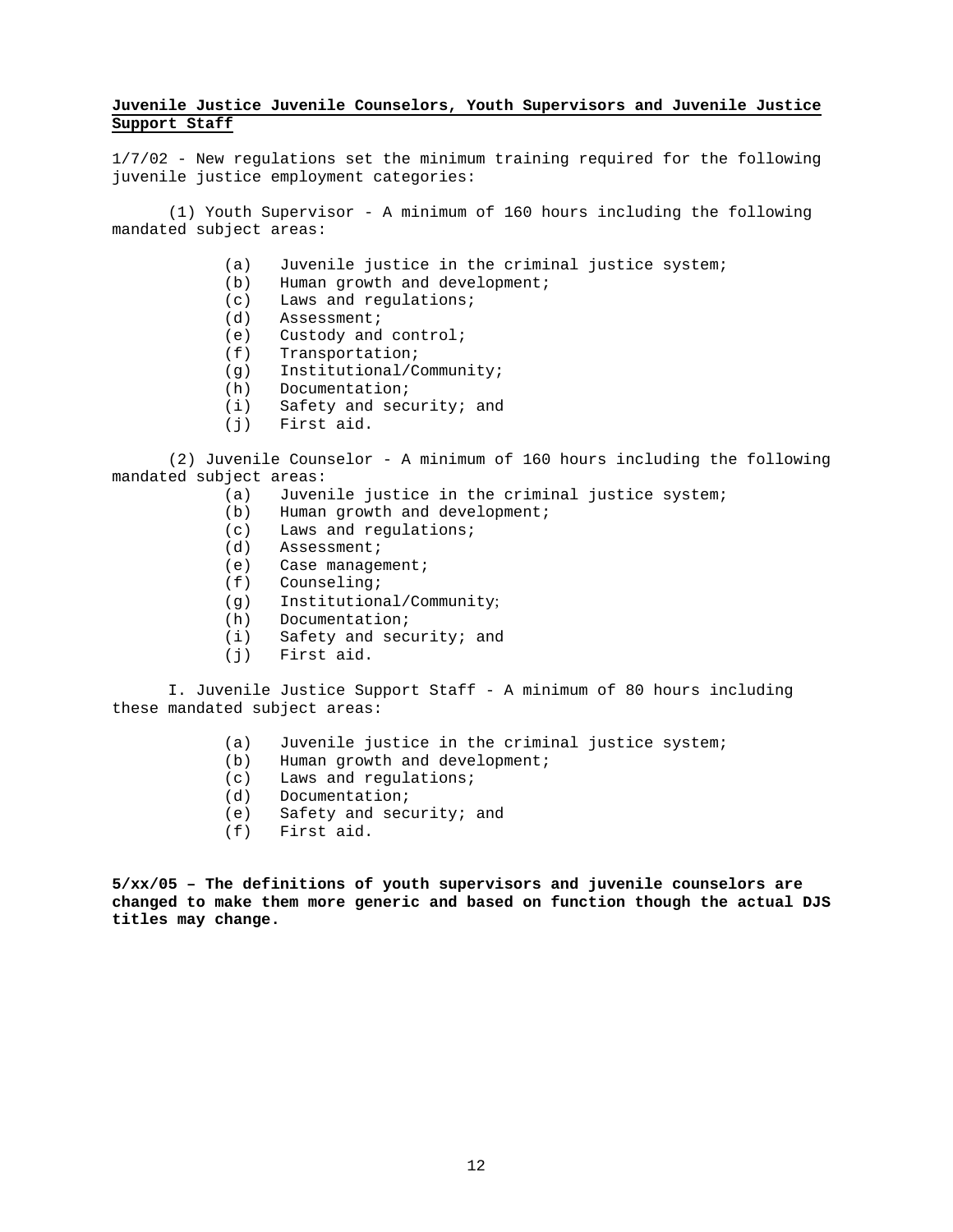### **Parole and Probation Agents/Drinking Driver Monitors**

5/19/72 - Adopted curricula for minimum standards for entrance-level training. Parole and Probation Agents and classification counselors were to receive 4 full weeks of training.

7/1/74 - Set the minimum standard for entrance-level training of Parole and Probation Agents and correctional counselors at 126 hours.

6/30/76 - Adopted revised minimum standards for entrance-level training. Agents were to receive a minimum of 156 hours, as follows:

- (1) Orientation (9);
- (2) Introduction to corrections (30);
- (3) Administrative tasks (9);
- (4) Supervision tasks (48);
- (5) Investigation tasks (18);
- (6) Enforcement tasks (36); and
- (7) Closure (6).

7/1/78 - Revised the minimum standards for Parole and Probation Agents, substituting subjects within the curriculum.

4/9/84 - Amended minimum standards for entrance-level training of Parole and Probation Agents to include a field training exercise and to reallocate the number of hours allocated to training categories.

7/14/89 - Amended minimum standards for entrance-level training for Parole and Probation Agents resulting in an increase in hours from 167 hours to 204 hours.

2/21/90 - Adopted selection and entrance-level training standards for Parole and Probation Drinking Driving Monitors.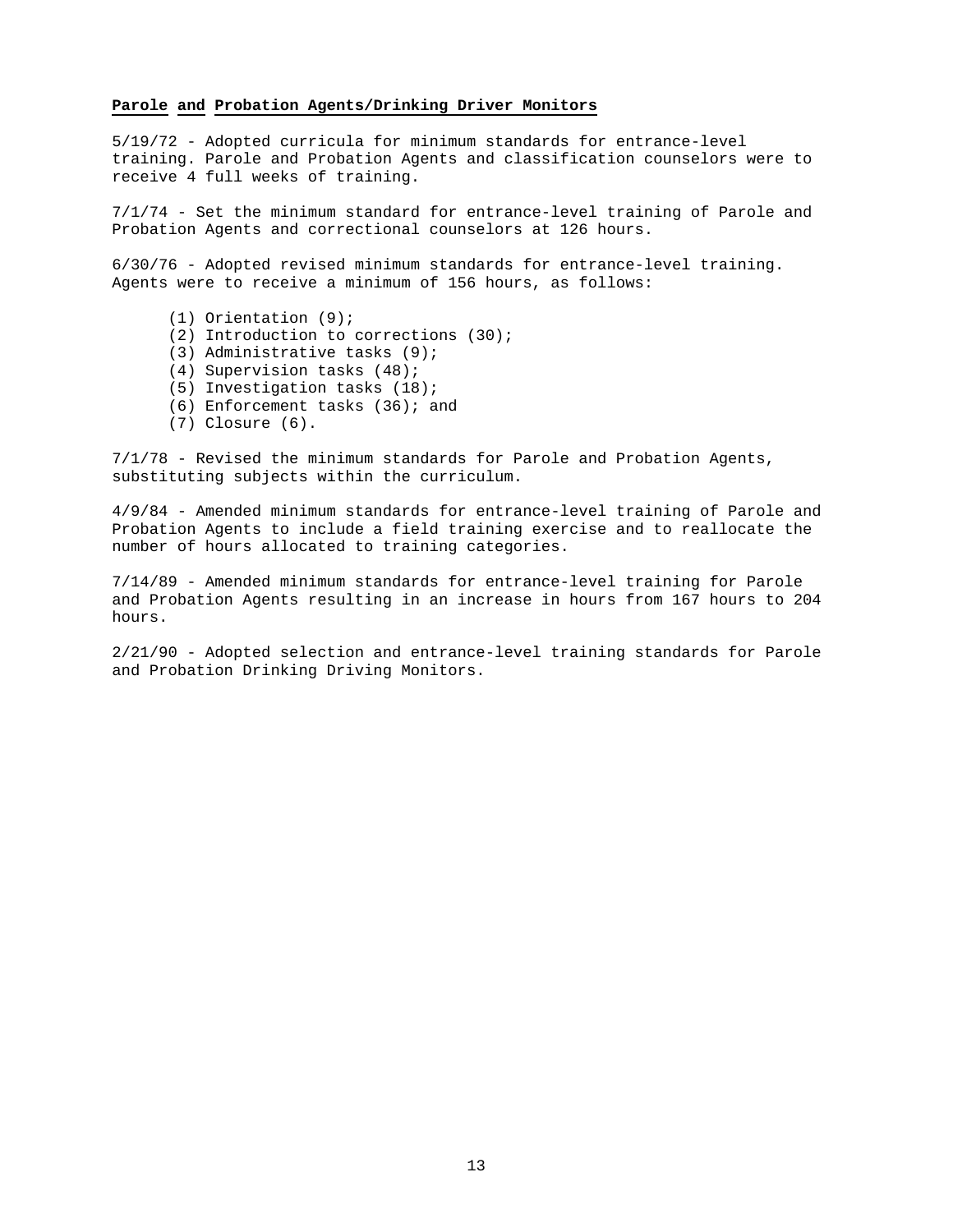### **Training Academies**

8/2/71 - Established the Maryland Correctional Training Academy, promulgated regulations regarding administration of the academy, and qualifications for trainers.

1982 - The Eastern Shore Criminal Justice Training Center was certified as a correctional academy.

7/1 2/84 - Authorized the Executive Director to approve satellite training sites.

5/17/85 - Approved satellite programs including the Hagerstown Satellite Program.

12/1/89 - Certified the Southern Maryland Criminal Justice Academy as a correctional entrance level academy.

11/26/90 - Prince George's Criminal Justice Academy was certified as a correctional academy.

7/12/94 - The Frederick County Sheriff's Correctional Academy was certified as a correctional academy.

4/11/00 - The Division of Parole and Probation Training Program was certified as a correctional entrance level academy.

8/29/00 - The Harford County Sheriff's Office Correctional Academy was certified as an entrance level academy.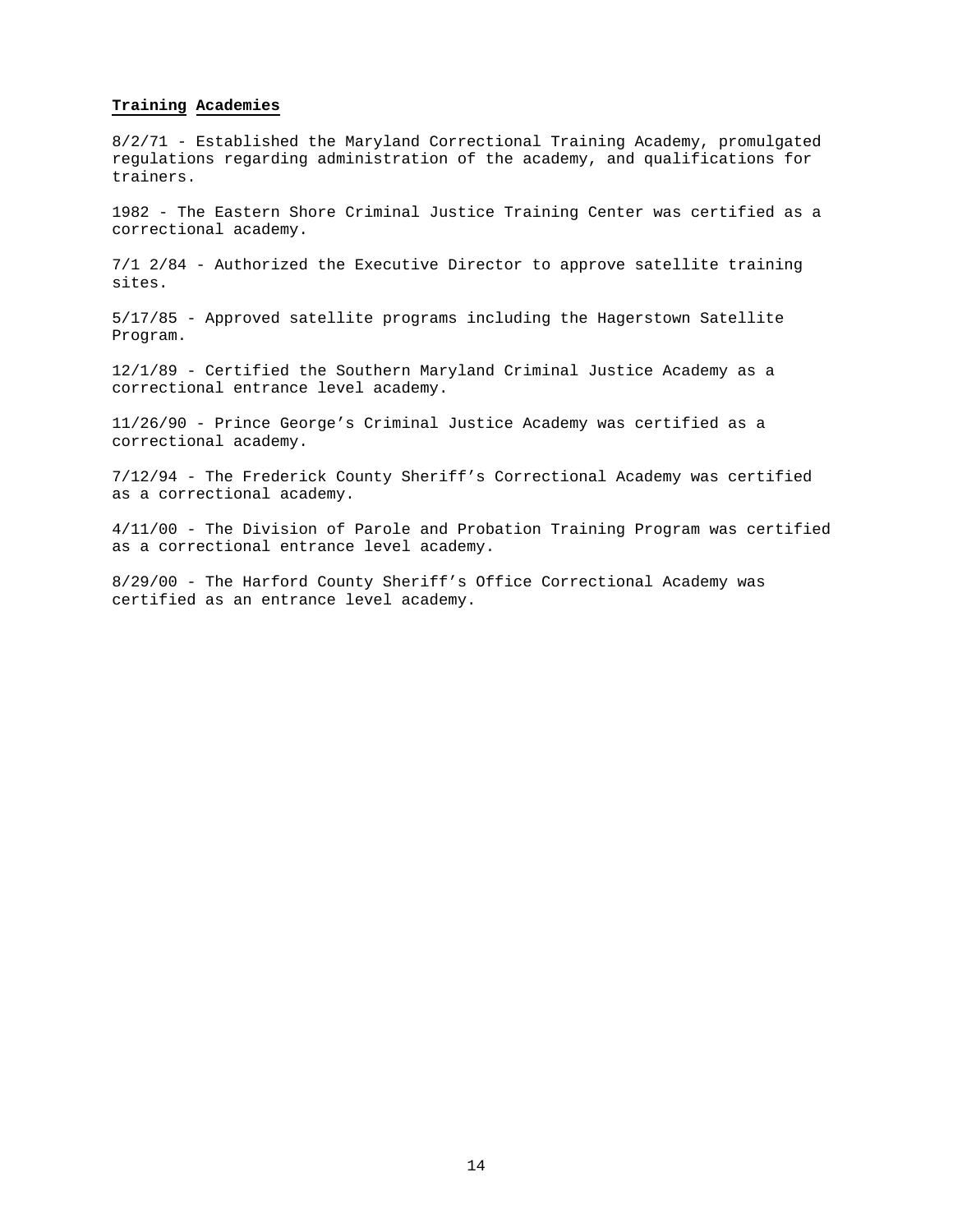#### **FIREARMS TRAINING**

7/1/80 - Mandated firearms qualification in entrance-level and in-service training for all correctional personnel authorized to use firearms.

11/8/82 - Adopted regulations to set requirements for firearms training before being assigned a weapon and established annual firearms requirements.

7/13/86 - Eliminated the requirement that firing range plans be submitted to the Commission for approval.

7/12/94 - The firearms requirements were amended (effective 1/1/95) to:

 (1) Mandate that the entrance level firearms course be at least 35 hours in length;

(2) Require firing a 50 round minimum handgun qualifying course;

 (3) Increase the minimum number of rounds fired in the handgun entrance level from 350 to 500 rounds;

(4) Create 4 separate handgun firing yard lines from which to shoot;

 (5) Allow no more than 40% of the rounds to be fired at any one firing yard line;

 (6) Require that at least 10% of the total rounds be fired at each firing yard line; and

(7) Make technical changes for shotgun, rifle and annual training.

10/20/97 - Adopted a new requirement that a formerly certified officer employed at a new agency must requalify with the new agency's firearms before being issued that firearm and being recertified. This ensures that the officer is fully qualified to carry the new agency's firearms.

7/1/01 - The correctional firearms regulations were completely revised and expanded to increase the standards in many areas, add a few new requirements, place into regulation many of the current practices and make the requirements more like the police standards as applicable. To allow agencies to budget for the fiscal impact for increased or new requirements, several new requirements were implemented over several years.

Some of the changes to the regulations include:

(1) Creation of a new definitions regulation.

 (2) The addition of a reduced light qualification course in both the entrance level and in-service firearms programs. The reduced light inservice requirement is optional in either 2001 or 2002, but then is required annually, in addition to the daylight course, beginning in 2003.

 (3) Increasing the minimum rounds to be fired for entrance level handgun course qualifications at 600 rounds after 7/1/01, with annual 100 rounds increases on 7/1/02, 7/1/03, 7/1/04 and 7/1/05, until a total of 1000 rounds are required for all courses after 7/1/05.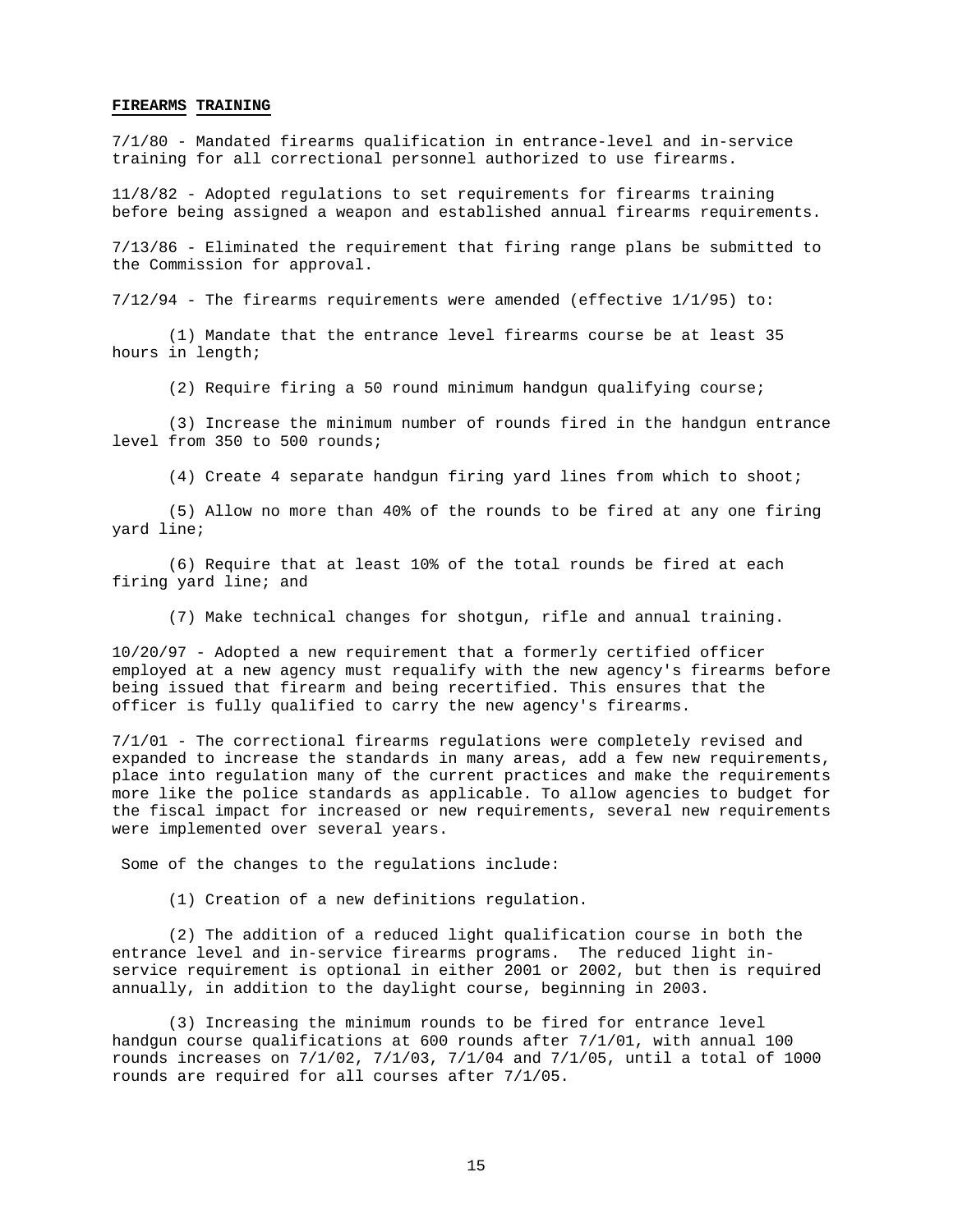(4) Increasing the number of rounds fired for shotgun entrance level training to 30 rounds on 7/1/01, with increases to 40 rounds on 7/1/02 and to 50 rounds on 7/1/03.

(5) Increasing the minimum number of rounds fired in the entrance level training and annual in-service programs for each type of shoulder-operated weapon.

 (6) Revising and expanding the requirements for certification as a Firearms Instructor. This includes creation of a new "Line Safety Officer" certification for an individual instructing on the firing course but not offering classroom instruction. A new regulation created a new certification for a "Firearms Instructor Certification Training Program Instructor", who would provide instruction to firearms instructors.

 (7) Setting new firearms course requirements for applicants seeking certification as Line Safety Officers and Firearms Instructors. These include new minimum levels for the firing of ammunition for each type of weapon for which the instructor would be certified to teach.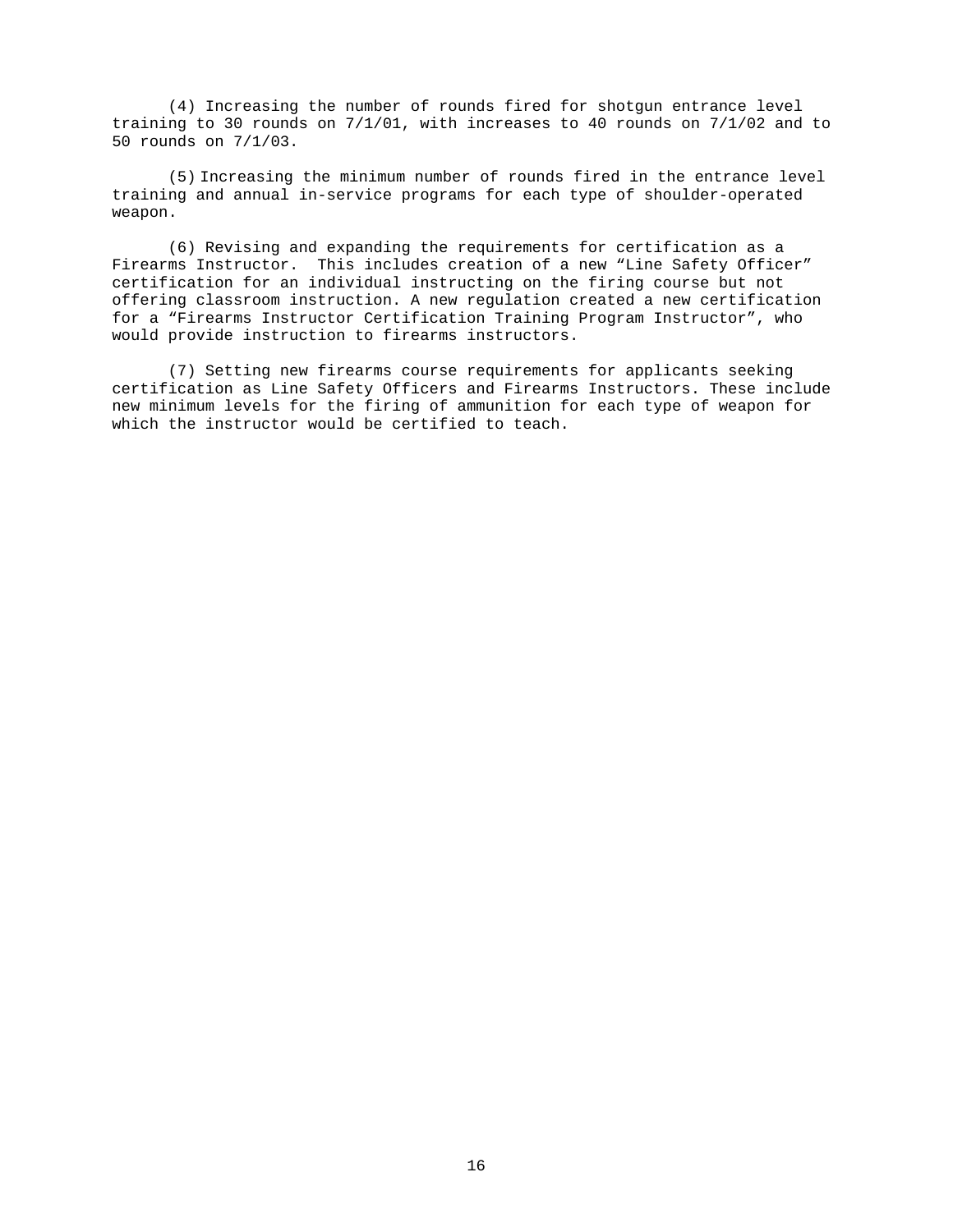#### **IN-SERVICE TRAINING**

1/1/87 - Mandated 18 hours of in-service training annually for all correctional officers, classification counselors, Parole and Probation Agents, and support staff.

7/12/94 - Permitted an agency to send their employees to approved training hosted by another agency without prior approval by the Commission.

10/20/97 - Changes to the General Regulations:

 (1) Allowed completion of Commission programs such as supervisor, administrator and instructor to be automatically accepted to meet annual inservice or firearms mandates without having to obtain separate approval; and

 (2) Specified training requirements for mandated personnel on nonofficer status who have missed annual in-service or firearms training. Such persons are only required to meet the annual in-service and firearms training requirements in the year that they return to active status and are not required to make up past training.

10/20/97 - A new Firearms Training and Instructor Certification chapter was created by transferring most of the firearms training and firearms instructor certification provisions from the General Regulations and consolidating them into this chapter. There were no substantial changes made in the transfer except for some minor ones that reflected current agency practices.

7/1/00 - Specified training requirements for mandated personnel on nonofficer status who have missed annual in-service or firearms training. Such persons would only be required to meet the annual in-service and firearms training requirements in the year that they are restored to active status.

9/29/03 – A new provision requires that an attendee may not miss more than 10% of an in-service program of 18 hours or more and receive credit.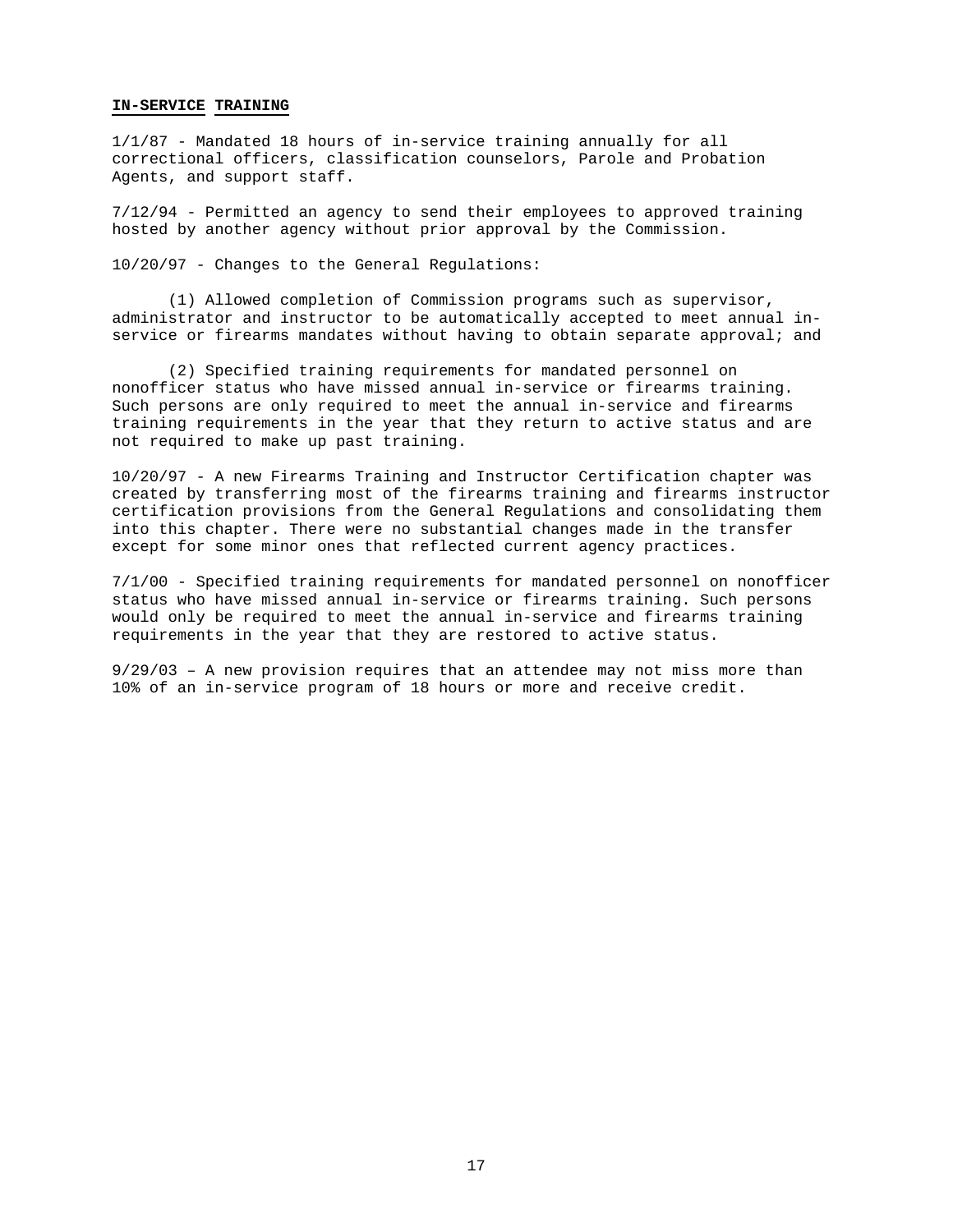#### **INSTRUCTORS**

7/1/81 - Revised standards of training for correctional officers and classification counselors, support staff, staff of community facilities, volunteers, part-time employees, and firearms instructors.

11/8/82 - Set requirements for three types of instructor certification based on appropriate background and satisfactory performance in provisional status.

7/13/86 - Created provisional instructor certification, and required that regular and provisional instructors receive written evaluation of their performance.

8/8/88 - Amended the requirements for firearms instructor certification to:

(1) Require an applicant to both:

(a) Complete an approved instructor training program; and

 (b) Qualify with each weapon on which the applicant will provide training with a minimum score of 90% before attending any firearms instructor program;

 (2) Reduce the minimum years of criminal justice experience required from 3 years to 2 years; and

 (3) Issue firearms instructor certificates whenever the qualifications are met (without waiting one year).

8/20/90 - Extended the certification period for instructors, associate instructors and firearms instructors from two to four years.

10/20/97 - General Regulations amendments:

 (1) Permitted an individual to receive full certification as an instructor whenever all certification requirements are met, without waiting a full year as a provisional instructor;

 (2) Changed the terminology from "probationary" to "provisional" in regard to certification of varied types of instructors for clarification.

9/29/03 – Amendments to the General Regulations:

(1) Created new Regulations (.20 and .21) a for a new defensive tactics instructor training course and defensive tactics instructor certification requirements; and

(2)) Change the various instructor certification regulations to allow them to be effective up to four years.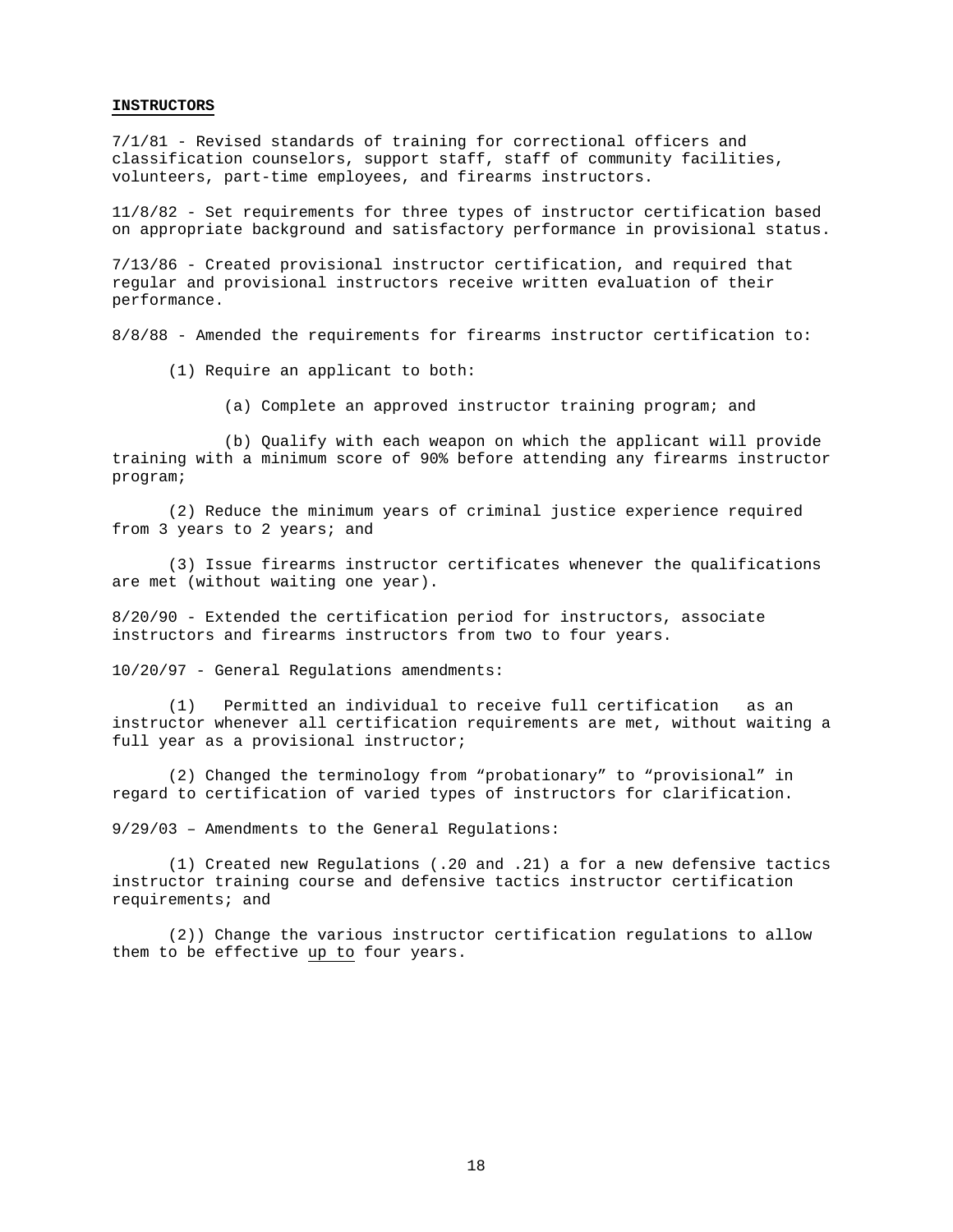#### **SELECTION/CERTIFCATION STANDARDS**

7/1/73 - Set new standards for candidates to attend an approved training academy. These include:

(1) Receiving a probationary appointment as a correctional officer;

(2) Being at least 18 years of age;

 (3) Possessing a high school diploma or a GED certificate recognized by the Dept. of Education;

 (4) That a candidate be of good moral character and emotionally stable, as determined by a comprehensive background investigation;

(5) Receiving a physical examination by a licensed physician;

 (6) That the results of an oral interview be a part of the application to the Commission; and

(7) Allowing participation on a voluntary basis.

7/1/80 - Revised selection standards to prevent persons who failed the Correctional Training Academy from becoming correctional employees for one year.

5/15/81 - Revised selection and certification standards for correctional officers.

11/8/82 - Added regulations to:

(1) Set rules for selection or training standards waivers;

 (2) Provide for a certificate of Comparative Compliance for persons who receive entrance-level training in another state; and

(3) Increase the minimum hiring age to 21 years of age.

7/2/84 - New regulations:

 (1) Required an applicant who is not a citizen of the United States to be a resident alien and required documentation; and

(2) Clarified language regarding submission of GED test scores.

12/1/86 - Permitted a non-mandated person to attend entrance-level training for support staff at the discretion of the Executive Director.

7/13/87 - Established specific disqualification criteria of correctional officers for certain criminal convictions.

12/14/87 - Amended reporting requirements on Notice of Probationary Appointment to:

(1) Delete obsolete information requirements;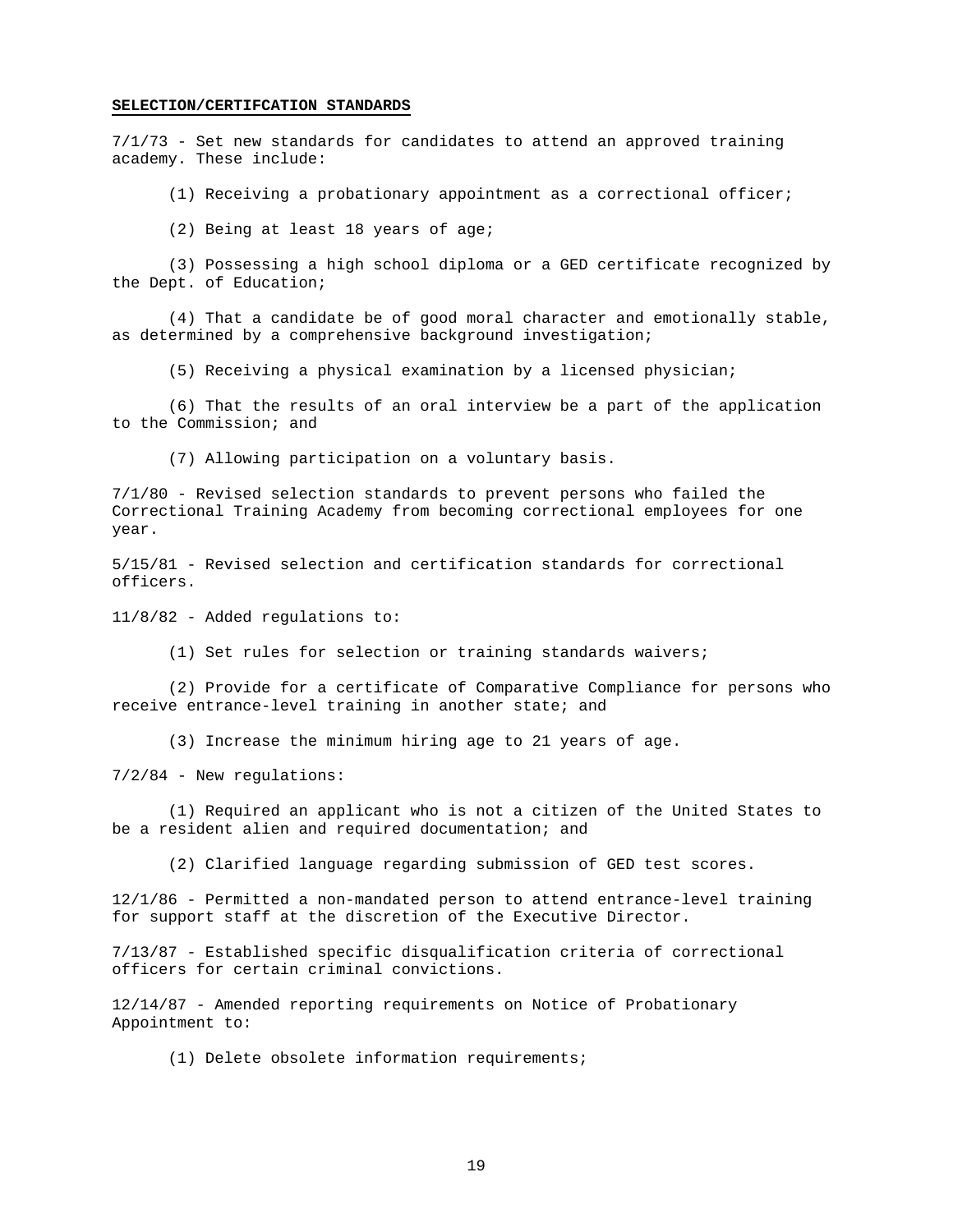(2) Record whether an officer is authorized to use firearms;

(3) Further specify requirements for fingerprint checks.

2/9/89 - Established requirements for reappointment of previously certified correctional officers to require:

 (1) Persons returning after three years to complete entrance-level training;

(2) Persons returning in less than three years to:

 (a) Meet in-service requirements for the calendar year of their reappointments,

 (b) Qualify with any firearms before being authorized their use, and

(c) Meet Commission defined selection standards.

2/21/90 - Adopted selection and training standards for Parole and Probation Drinking Driving.

7/12/94 - Established general drug screening requirements for probationary and reappointed correctional officers.

10/20/97 - Amendments to the selection standards:

 (1) Permitted a NCIC check to be submitted in lieu of a local fingerprint check;

 (2) Created a new requirement for a psychological screening by a licensed mental health care professional (effective 1/1/99);

 (3) Changed the background check requirements for recertification as follows:

 (a) For persons reappointed to a new agency within 90 days, a background investigation beyond a check of the last correctional employer is no longer necessary,

 (b) For individuals not re-employed at a new correctional unit within 90 days, a modified background investigation for the period of absence is necessary,

 (c) Continues the requirement for local, state and national fingerprint checks and a drug screening of all applicants for all reappointment.

7/1/00 - Amended the regulations to:

 (1) Create a new regulation to specify limits on the prior illegal use of controlled dangerous substances (CDS) for applicants for certification including total prohibition of certain CDS. It also created a mechanism to require the evaluation of legitimate use of a CDS by applicants;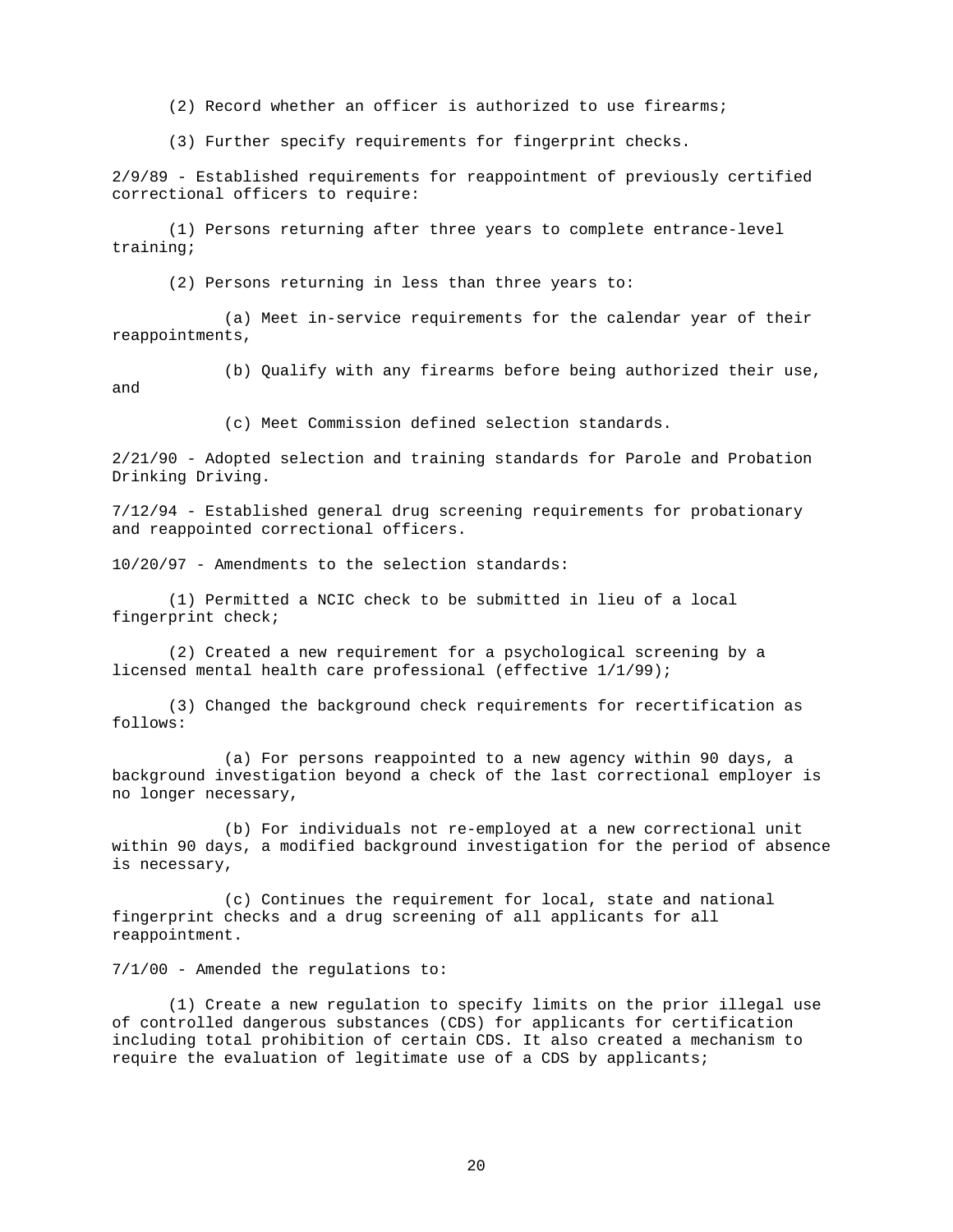(2) Specify that an applicant for certification or voluntary academy attendance must be physically fit for "participation in" rather than "completion of" an academy.

 (3) Created new selection standards for admission to an entrance level training academy, including:

(a) Meeting any requirements set by the academy,

(b) Receiving a physical exam for participation,

(c) Obtaining a NCIC check, and

 (d) Acknowledgment by the attendee that completion of an academy is not a guarantee of subsequent certification.

1/7/02 - Amendments to the selection standards:

(1) Lowered the age for certification from 21 to 18;

 (2) Allowed certification of an applicant for exceeding the cannabis use limits, if it was at least 10 years ago; and

 (3) Set new selection standards for juvenile counselors, youth supervisors and Juvenile Justice support staff.

9/13/04 – The substance abuse requirements to exempt addictions counselors from the limits specified for prior use of CDS. These individuals are still required to meet all other substance abuse and selection standards.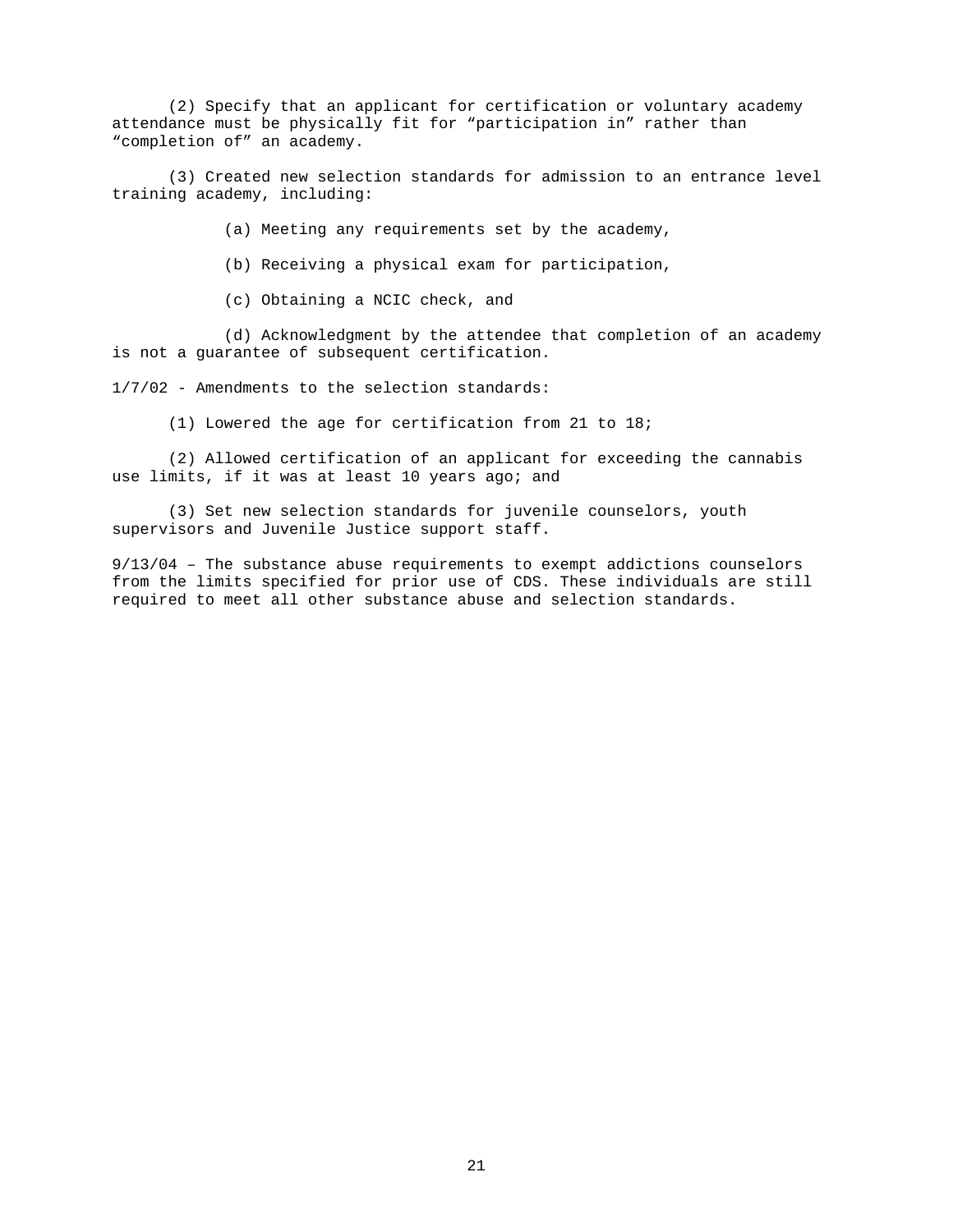### **SUPERVISOR AND ADMINISTRATOR TRAINING**

6/30/76 - Minimum standards:

- (1) Set for correctional supervisors at 30 hours as follows: (a) Introduction (3);
	- (b) Supervising work (3);
	- (c) Supervising people (12);
	- (d) Supervision and staff development (9)
	- (e) Summary and closure (3).

 (2) Exempting agencies employing less than ten correctional officers and supervisors who had completed the police supervisor training.

7/1/78 - Suspended mandated training for supervisors.

1/1/87 - Required all correctional supervisors and administrators to attend training programs in the first year of their appointments.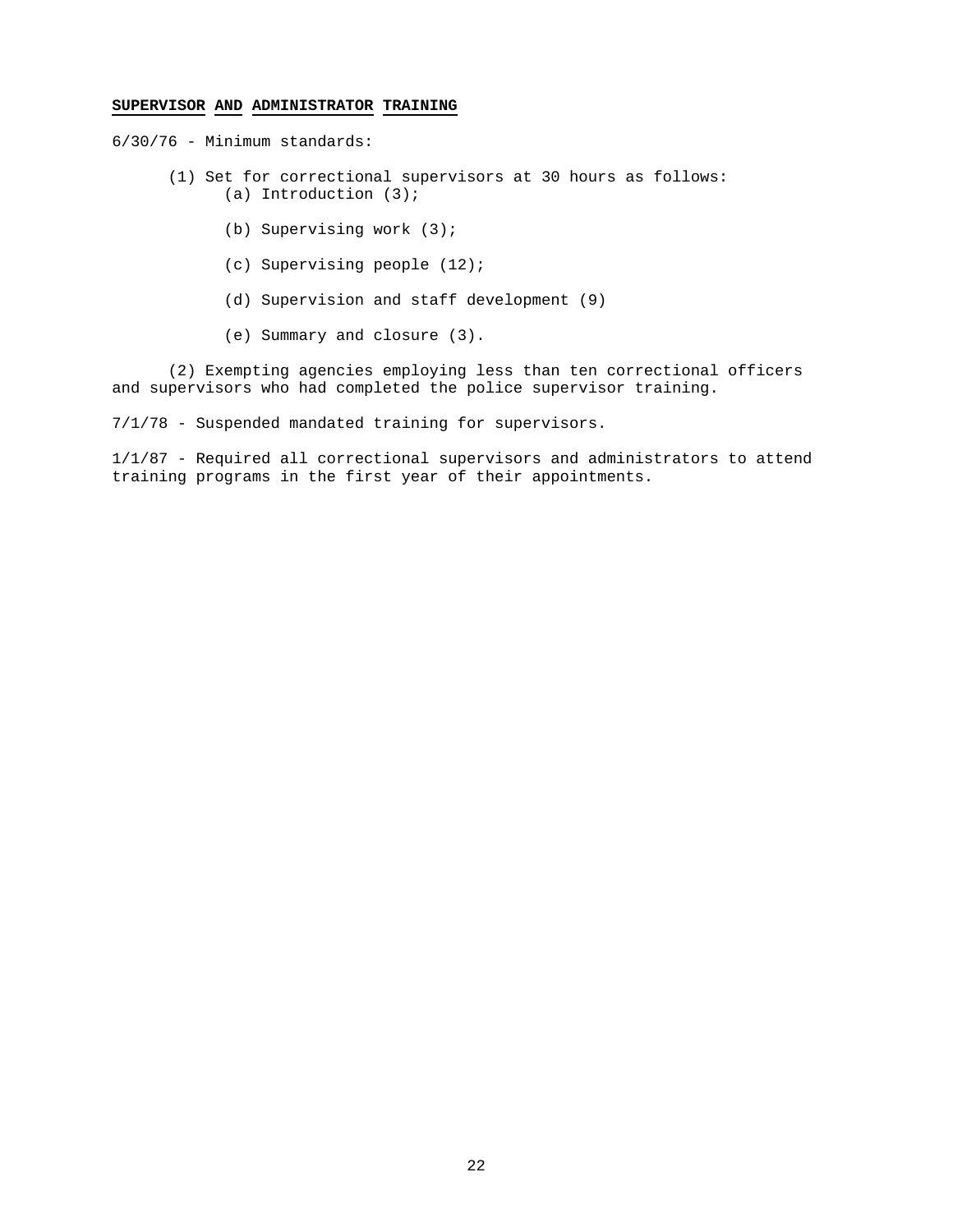### **CHRONOLOGICAL LISTING OF AMENDMENTS TO CORRECTIONAL TRAINING COMMISSION REGULATIONS**

8/2/71 - Established the Correctional Training Academy, promulgated regulations regarding administration of the academy, and qualifications for trainers.

7/1/72 - Mandated that all correctional officers, Parole and Probation agents, or classification counselors employed on or after 7/1/72 complete a minimum standard program within one year of employment.

5/19/72 - Adopted curricula for minimum standards for entrance-level training. Correctional officers were to receive 4 full weeks of training.

5/19/72 - Adopted curricula for minimum standards for entrance-level training. Parole and Probation Agents and classification counselors were to receive 5 full weeks of training.

7/1/73 - Set standards for candidates to attend an approved training academy. These include:

(1) Receiving a probationary appointment as a correctional officer;

(2) Being at least 18 years of age;

 (3) Possessing a high school diploma or a GED certificate recognized by the Dept. of Education;

 (4) Being of good moral character and emotionally stable, as determined by a comprehensive background investigation;

(5) Receiving a physical examination by a licensed physician;

 (6) Having an oral interview as a part of the application to the Commission;

(7) Allowing participation on a voluntary basis;

 (8) Permitting officers employed during the inclusive period 7/1/72-12/31/72 to be considered as having received the necessary training to be qualified; and

 (9) Requiring that officers hired after 1/ 1/73 complete the minimum standards entrance-level training course.

7/1/74 - Set the minimum standard for entrance-level training of:

(1) Correctional officers at 120 hours; and

 (2) Parole and Probation Agents and correctional counselors at 126 hours.

5/14/75 - Commission's regulations published in the Code of Maryland Regulations (COMAR), Title 12, Subtitle 10.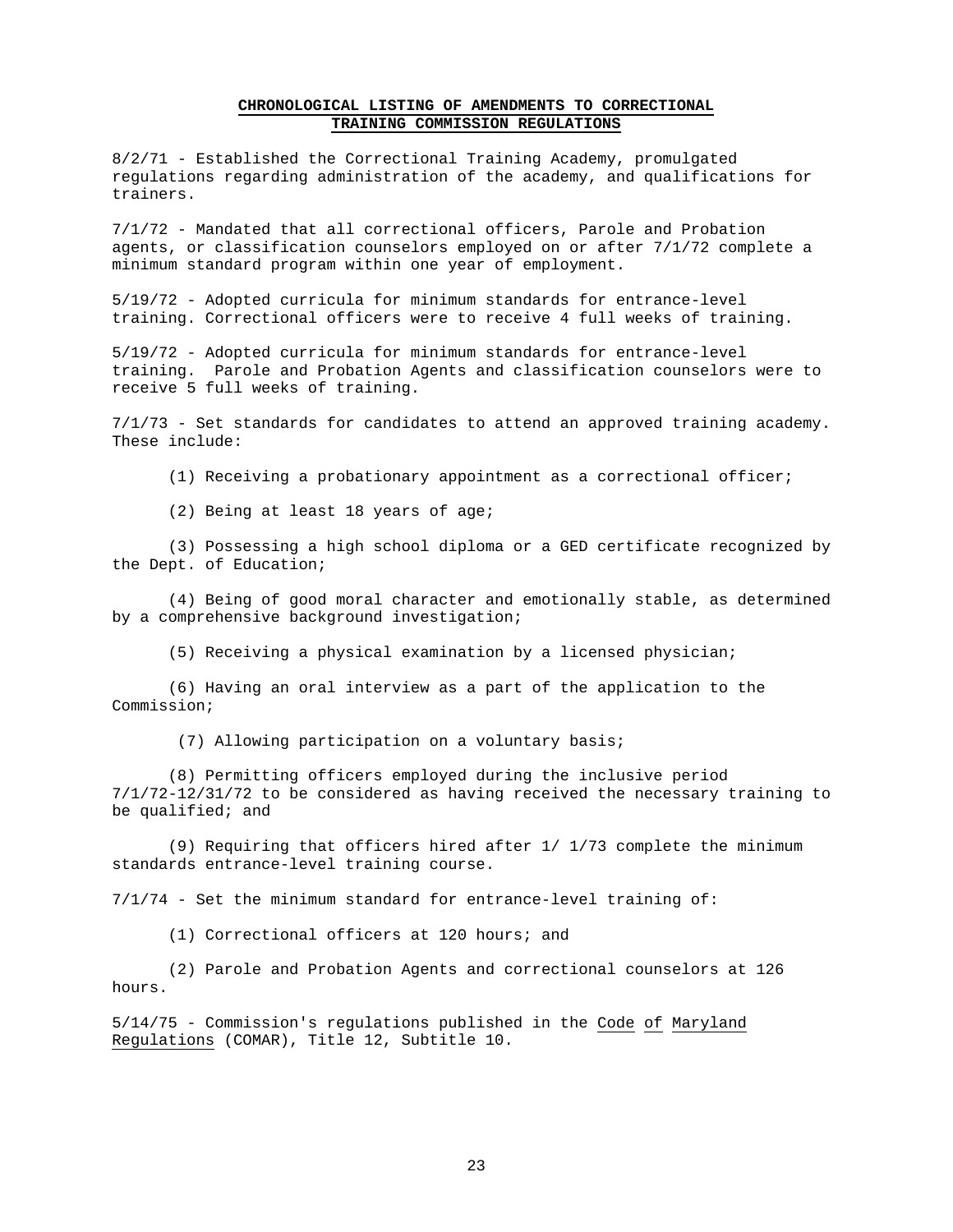6/30/76 - Adopted revised minimum standards:

(1) For entrance-level training to require that:

 (a) Correctional officers and classification counselors receive a minimum of 120 hours,

 (b) Parole and Probation Agents were to receive a minimum of 156 hours, and

 (c) Institutional support staff personnel employed on or after 7/1/76 at 18 hours;

(2) To define the categories of employees considered support staff;

(3) Exempting agencies employing less than ten correctional officers;

(4) Setting correctional supervisor training at 30 hours; and

 (5) Exempting agencies employing less than ten correctional officers and supervisors who had completed the police supervisor training.

7/1/76 - Maryland General Assembly amended the law to authorize the Commission to conduct and operate approved correctional training schools.

7/1/78 – Amended the regulations to:

(1) Revise the entrance-level training standards for correctional officers and classification counselors to include an additional 4 hours of fire air mask training and extend the security block training by 6 hours, principally to increase firearms training.

(2) Mandate a six-month on-the-job training program for correctional specialists, performed in addition to the mandated minimum entrance-level training for correctional officers;

 (3) Revise the minimum standards for Parole and Probation Agents, substituting subjects within the curriculum; and

(4) Suspend mandated training for supervisors.

7/1/80 - New regulations:

 (1) Established minimum entrance-level training standards for employees of pre-release units totaling 160 hours including 2 weeks training in the correctional officer program plus on-the-job training;

 (2) Revised minimum standards for entrance-level training of support staff to require a ten-day program;

 (3) Required that training of contract employees and voluntary staff be appropriate to their assigned duties;

 (4) Mandated entrance-level and in-service firearms training for correctional personnel authorized to use firearms;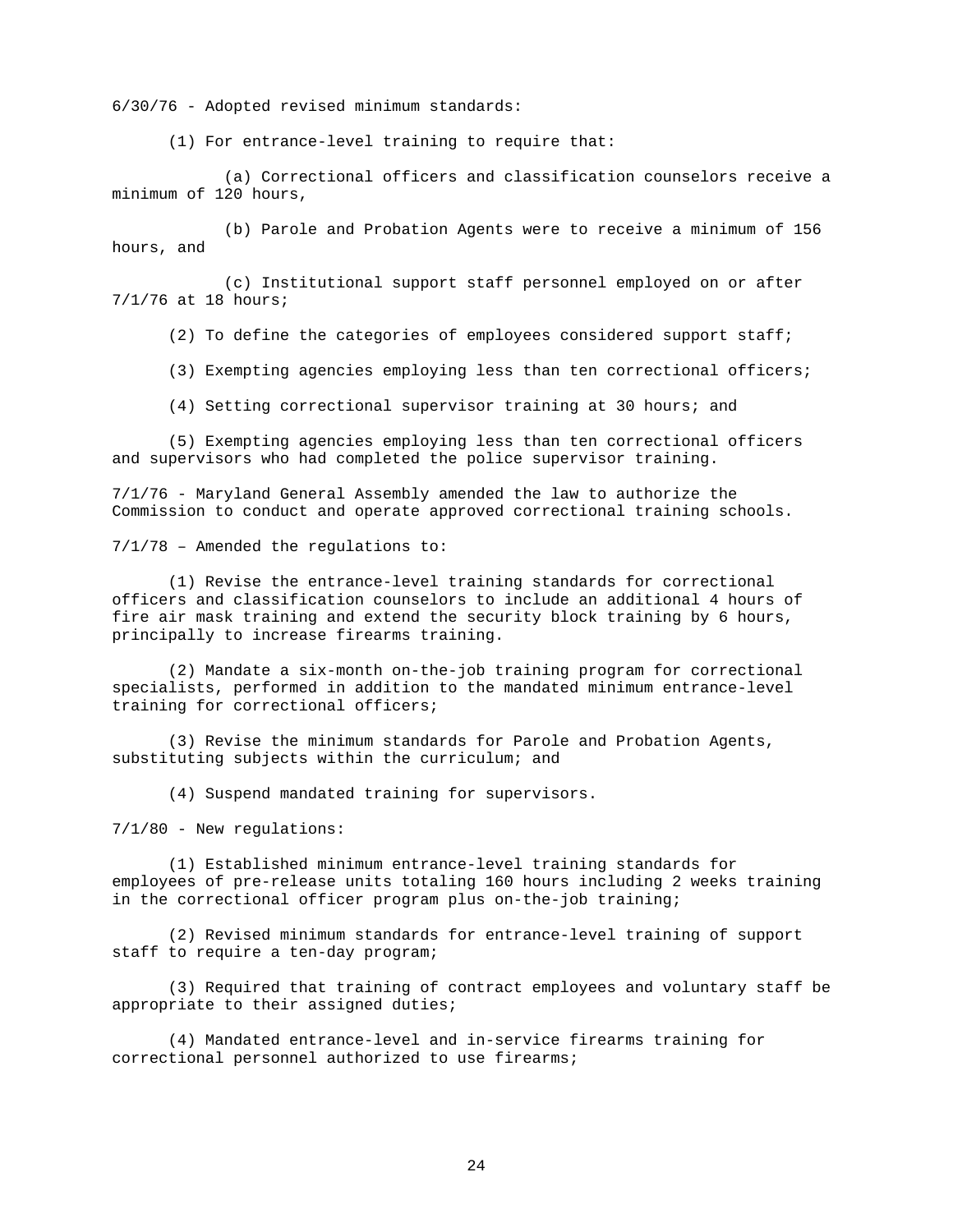(5) Increased minimum standards of entrance-level training for correctional officers to 21 days by requiring CPR training;

 (6) Established a minimum passing score of 75% for each test, and final average, to complete the Correctional Training Academy; and

 (7) Revised selection standards to prevent persons who failed the Correctional Training Academy from becoming correctional employees for one year.

5/15/81 - Revised selection and certification standards for correctional officers.

7/1/81 - Revised standards to;

 (1) Address training for correctional officers, classification counselors, support staff, staff of community facilities, volunteers, parttime employees, and firearms instructors;

 (2) Established procedures for filing requests for records under the Public Information Act; and

 (3) Adopt procedures for conducting administrative hearings before the Executive Director.

11/8/82 - Adopted complete revision of the regulations to:

- (1) Define a correctional officer;
- (2) Establish probationary period in which selection standards are required to be completed;

 (3) Create a format for receipt of personal information within 30 days of hire;

(4) Adopt requirements for voluntary attendance to obtain training;

 (5) Provide for different minimum curricula for entrance-level training for three categories of correctional personnel;

 (6) Establish requirements for firearms training prior to being assigned a weapon and set requirements for annual firearms training;

 (7) Set requirements for three types of instructor certification based on appropriate background and satisfactory performance in provisional status;

 (8) Adopt criteria for waivers of selection or training standards, including providing for a certificate of Comparative Compliance for persons who received entrance-level training in another state; and

(9) Increase the minimum age requirement from 18 to 21 years of age.

6/6/83 - Amended the regulation on release of information to define sociological data and differentiate it from other public records.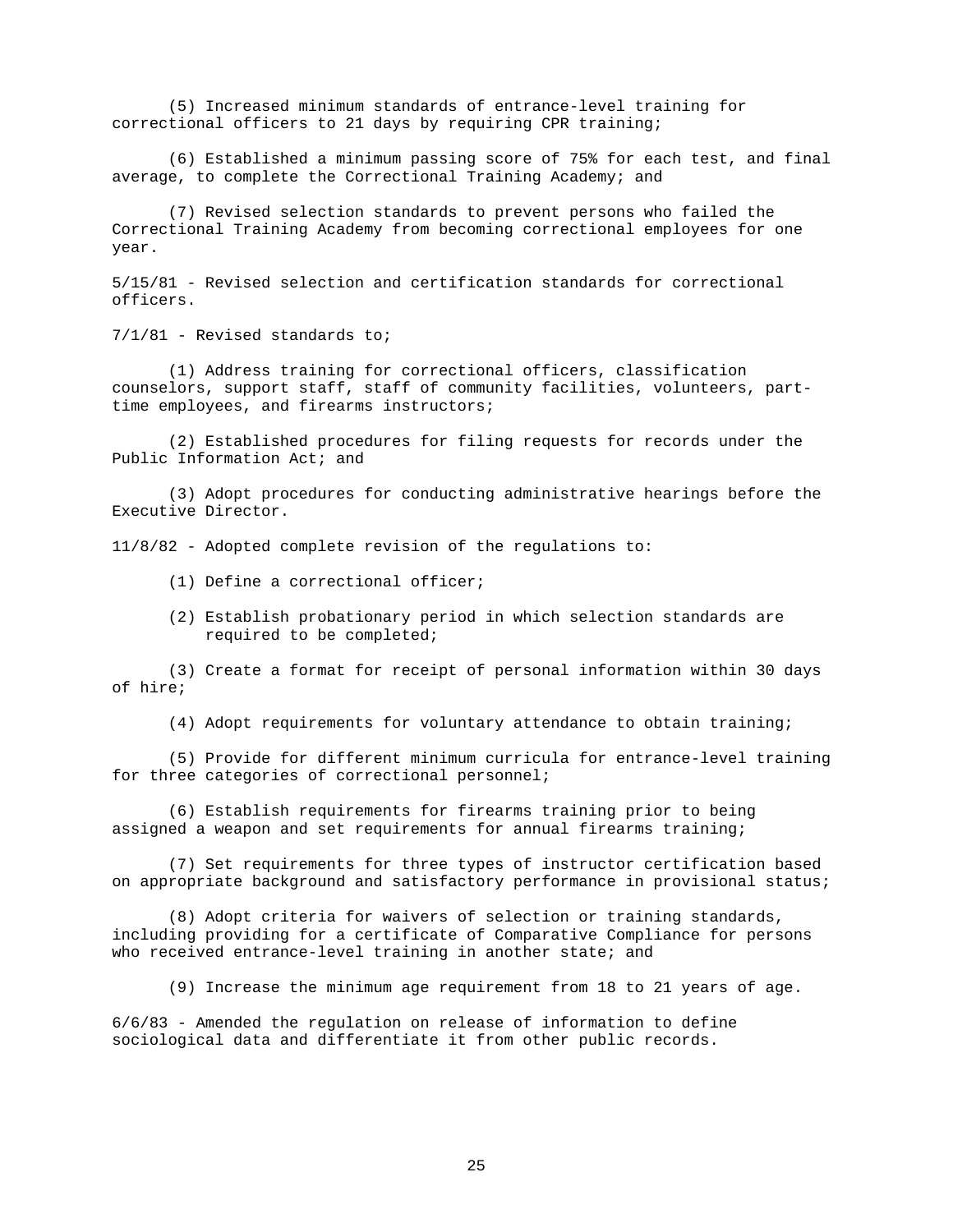4/9/84 - Amended minimum standards for entrance-level training of Parole and Probation Agents to include field training exercises and to reallocate the number of hours allocated to training categories.

7/2/84 - Amended regulations to:

 (1) Modify entrance-level training of correctional officers to add performance-based testing and practical skill assessment, and lengthen the program to 25 days;

 (2) Require an applicant who is not a citizen of the United States to be a resident alien and required documentation;

(3) Clarify language regarding submission of GED test scores; and

 (4) Authorize the Executive Director to approve satellite training sites.

11/5/84 - Increased the minimum standard hours of entrance-level training for support staff to coincide with that of correctional officers for the portion of correctional entrance-level training attended by support staff.

7/13/86 - Adopted regulations that:

 (1) Required that Notice of Probationary Appointment be filed before admittance into entrance-level training;

(2) Eliminated the requirement that firing range plans be submitted to the Commission for approval; and

 (3) Created provisional instructor certification, and required that all instructors receive written evaluation of their performance.

12/1/86 - Permitted a non-mandated person to attend entrance-level training for support staff at the discretion of the Executive Director.

1/1/87 - Revised regulations:

 (1) Mandated 18 hours of in-service training annually for all correctional officers, classification counselors, Parole and Probation Agents, and support staff; and

 (2) Required correctional supervisors and administrators to attend training programs in the first year of their appointments.

7/13/87 - Amendments to regulations:

 (1) Established specific disqualification criteria for correctional officers for certain criminal convictions; and

 (2) Required that Notice of Probationary Appointment be filed before admittance into entrance-level training.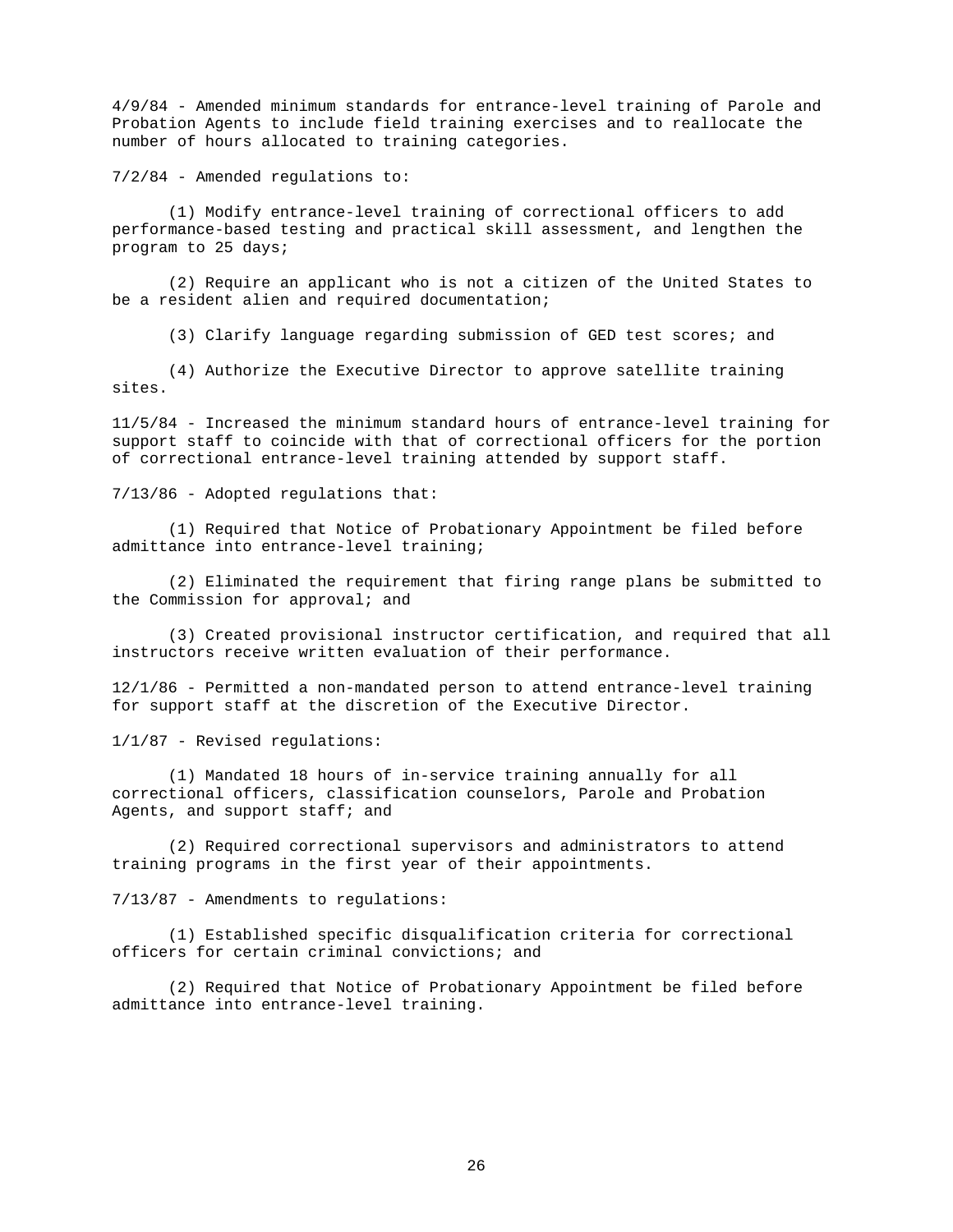12/14/87 - Amended reporting requirements to:

 (1) Require information to be added to the Notice of Probationary Appointment (NPA) form concerning whether the officer will carry a firearm;

 (2) Mandate a local fingerprint check before admittance into a correctional academy; and

 (3) Require written information on the notification from agencies concerning employment status changes to include name, social security number, action date, and reason for termination.

2/9/88 - Established requirements for reappointment of previously certified correctional officers.

8/8/88 - Amended the requirements for firearms instructor certification to:

(1) Require an applicant to both:

(a) Complete an approved instructor training program;

 (b) Qualify with each weapon on which they will provide training, with a minimum score of 90% before attending a firearms instructor program;

 (2) Reduce the minimum years of criminal justice experience required from 3 years to 2 years; and

 (3) Issue firearms instructor certificates whenever the qualifications are met (without waiting one year).

11/28/88 - Amended minimum standards for pre-release, work release, adult rehabilitation center or other community residential programs to permit the agency the option of:

 (1) Sending personnel through the full entrance-level program required of correctional officers, or

 (2) Sending personnel through the entrance-level program required for support staff plus complete an approved 100-hour training program administered by the agency.

2/9/89 - Established requirements for reappointment of previously certified correctional officers to require:

 (1) Persons returning to a correctional unit after three years to complete entrance-level training;

(2) Persons returning in less than three years to:

 (a) Meet in-service requirements for the calendar year of their reappointments,

(b) Qualify with any firearms before being authorized their use,

and

(c) Meet Commission defined selection standards.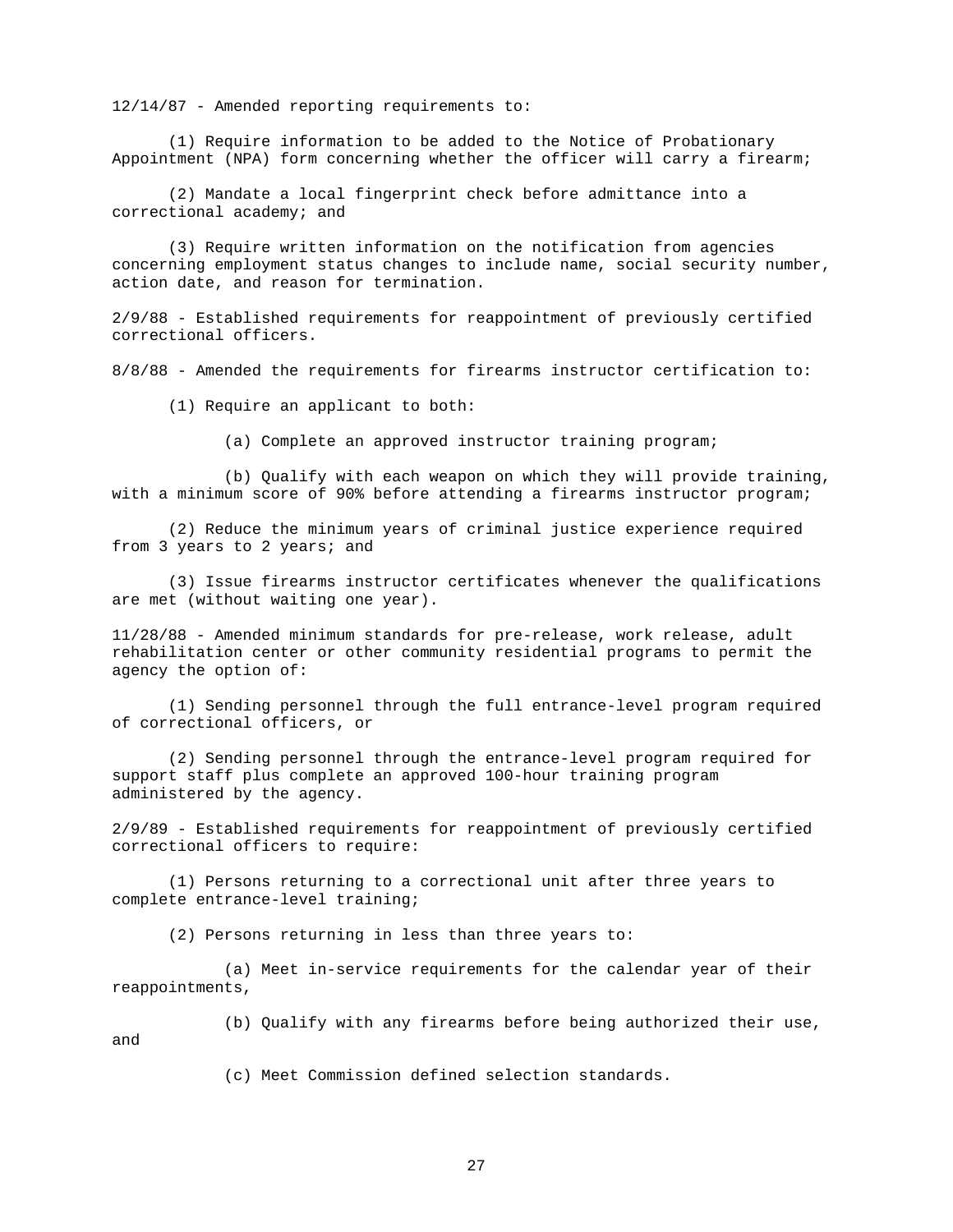7/14/89 - Amended minimum standards of entrance-level training for Parole and Probation Agents resulting in an increase in hours from 167 hours to 204 hours.

12/1/89 - Certified the Southern Maryland Criminal Justice Academy as a correctional entrance level academy.

2/21/90 - Adopted new selection and training standards for Parole and Probation Drinking Driver Monitors.

8/20/90 - Extended the certification period for instructors, associate instructors and firearms instructors from two to four years.

11/26/90 - Certified the Prince George's Criminal Justice Academy as a correctional academy.

7/12/94 - The Frederick County Sheriff's Correctional Academy was certified as a correctional academy.

1/1/95 - The General Regulations were amended to:

 (1) Provide a new probationary period for a person out of corrections for over 3 years;

(2) Require drug screening of all new applicants;

 (3) Require students in an entrance level training program to obtain a 75% score on each test and successfully complete each training objective in order to graduate; and

 (5) Allow an agency to send their employees to approved in-service training hosted by another agency without prior approval.

 $1/1/95$  - The firearms requirements were amended to:

 (1) Mandate that the entrance level firearms course be at least 35 hours in length;

(2) Require firing a 50 round minimum handgun qualification course;

 (3) Increase the minimum number of rounds fired in the handgun entrance level from 350 to 500 rounds;

(4) Create 4 separate handgun firing yard lines from which to shoot;

 (5) Allow no more than 40% of the rounds to be fired at any one firing yard line;

 (6) Require that at least 10% of the total rounds be fired at each firing yard line; and

 (7) Make other technical changes to shotgun, rifle and annual training requirements.

28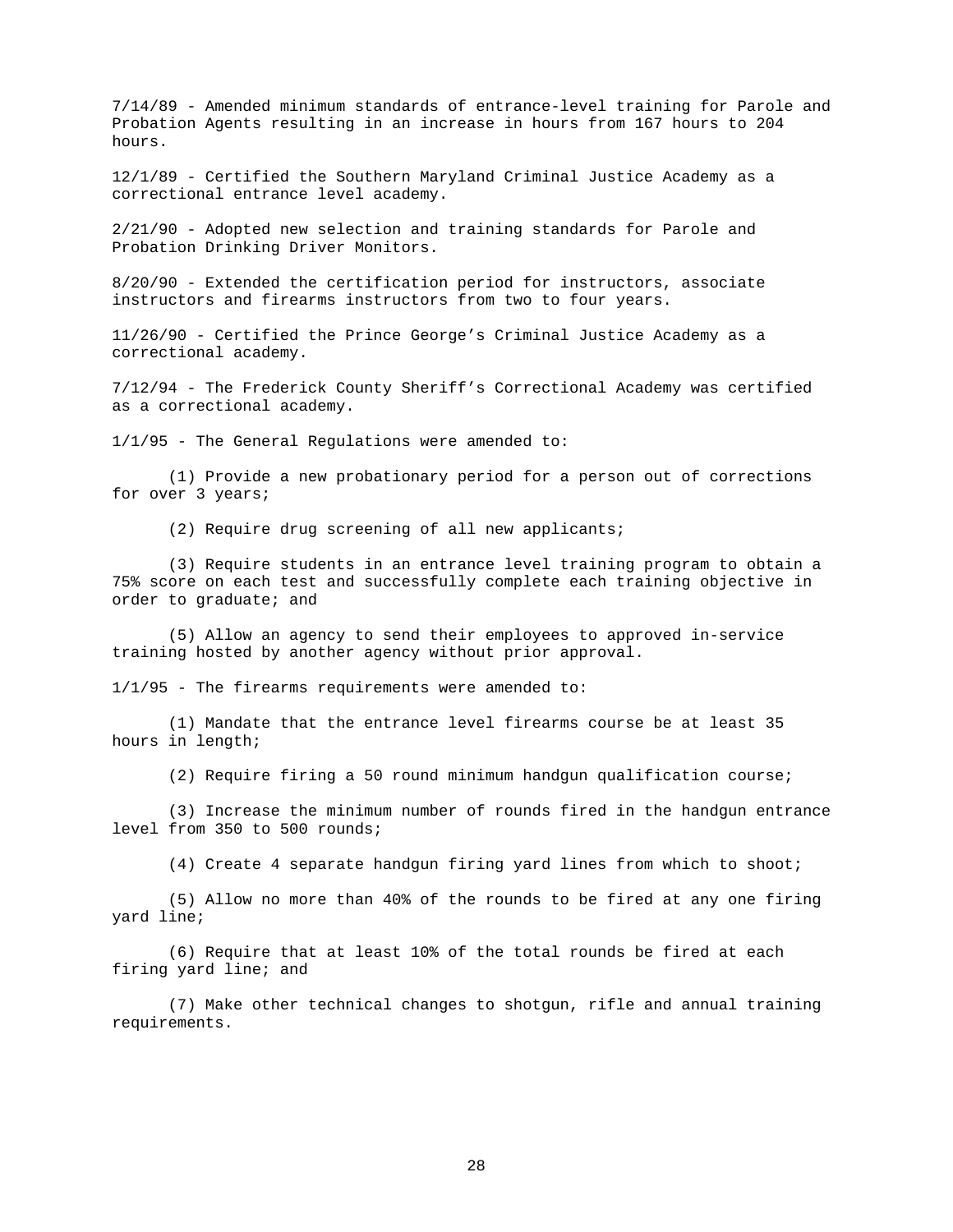10/20/97 - The General Regulations (Chapter 01) were completely revised and reorganized to include existing practices, add several new provisions and delete obsolete requirements. Some regulations were divided or combined to make them easier to read and reference. Seventeen of the 18 regulations were paralleled and numbered the same as the revised police regulations to make the two sets easier to use for agencies with both police and correctional functions. While most of the provisions of the former requirements were retained, there were a few significant changes as follows:

 (1) The regulations more clearly specify that no individual can be used or certified in a mandated correctional position until all selection standards have been met. A new "Application for Certification" form replaced the existing Notice of Probationary Appointment form to facilitate this;

 (2) With the approval of the academy, an applicant may be enrolled into an academy, without first meeting all selection standards. This may allow an agency to place individuals into an academy program while completing the background investigation;

 (3) Completion of Commission programs such as supervisor, administrator and instructor will be automatically accepted to meet annual in-service or firearms mandates without having to obtain separate approval;

 (4) The requirement for notification of employment status changes was reduced from 6 months to 30 days. New requirements for reporting of officers resigning or terminated for criminal or other derogatory reasons were also added;

 (5) To eliminate confusion with terminology used by agencies, the word "provisional" is substituted for "probationary", especially in regard to certification and appointment;

 (6) The instructor certification requirements were changed to permit full certification whenever the requirements are met, without waiting a full year;

 (7) The time limitations for initial certification for individuals receiving training out of state or at a civilian academy was clarified and the need to issue a Certificate of Comparative Compliance was eliminated. Eligibility for a reduction of the entrance level training requirements includes:

 (a) Completion of a comparable entrance level training program and employment in a comparable correctional position for another state or federal correctional agency within the last 5 years,

 (b) Or if not employed in a correctional position, completion of a certified basic correctional entrance level training program within the last 2 years;

 (8) A new requirement for a psychological screening by a licensed mental health care professional was added effective 1/1/99;

(9) A NCIC check is now permitted in lieu of a local fingerprint check;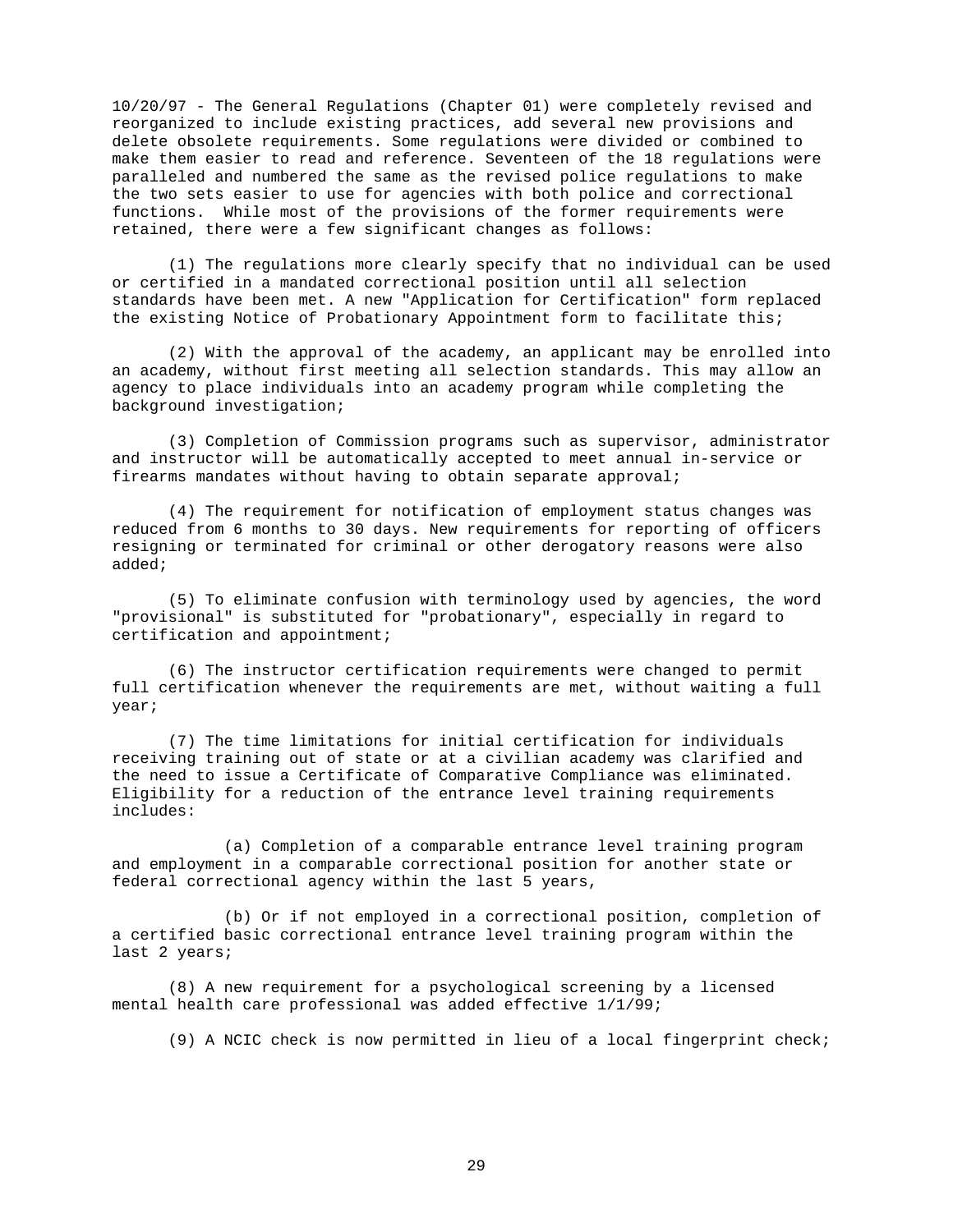(10) A significant new requirement mandated that a formerly certified officer employed at a new agency must requalify with the new agency's firearms before being issued that firearm and being recertified. This ensures that the officer is fully qualified to carry the new agency's firearms;

 (11) For persons reappointed to a new agency within 90 days, a background investigation beyond a check of the last correctional employer would not be needed. Beyond 90 days, the current requirement for a modified background investigation for the period of absence continues. The requirement for fingerprints and drug screening also continues in each case;

 (12) The time limit for notification of employment changes was reduced from 6 months to 30 days on a form or format approved by the Commission and more information was requested for terminations under criminal or derogatory circumstances; and

 (13) Training requirements for officers missing annual in-service or firearms training, including officers on nonofficer status, were specified. For most officers, this includes making up missed training of the previous year and receiving all of the training required in the current year.

10/20/97 - A new chapter, Firearms Training and Instructor Certification, was created by transferring most of the firearms training and firearms instructor certification provisions from the General Regulations and consolidating them into this chapter. No other substantial changes made in the transfer except for some minor ones reflecting current agency practices.

4/11/00 - The Division of Parole and Probation Training Program was certified as a correctional entrance level academy.

7/1/00 - Amendments to the General Regulations:

 (1) Created a new regulation to specify limits on the prior illegal use of certain controlled dangerous substances (CDS) for applicants for certification and create a mechanism to evaluate legitimate use;

 (2) Specified that an applicant for certification or voluntary attendance must be physically fit for "participation in" rather than "completion of" an academy;

 (3) Specified that mandated personnel on nonofficer status returning to active status are only required to meet the annual in-service and firearms training requirements in the year of return, without being required to make up past training;

 (4) Clarified the requirements for in-service and firearms training for reappointments, including new qualification with a firearm before that firearm could be issued; and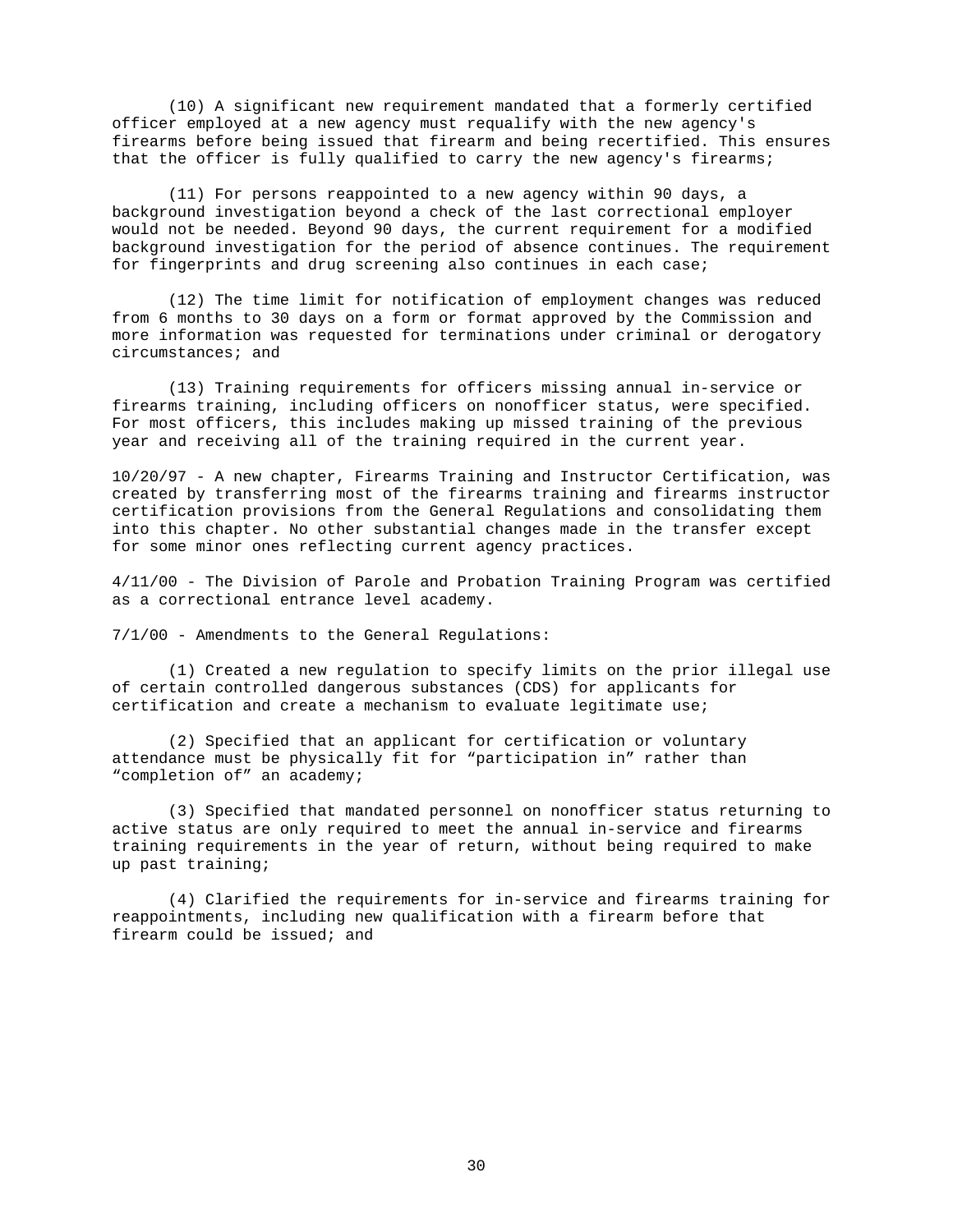(5) Created new selection standards for admission to an entrance level training academy, including:

(a) Meeting any requirements set by the academy,

- (b) Receiving a physical exam,
- (c) Obtaining an NCIC check, and

 (d) Acknowledgment by the attendee that completion of an academy is not a guarantee of subsequent certification;

8/29/00 - The Harford County Sheriff's Office Correctional Academy was certified as an entrance level academy.

7/1/01 - The correctional firearms regulations were completely revised and expanded to increase the standards in many areas, add a few new requirements, place into regulation many of the current practices and make the requirements more like the police standards as applicable. To allow agencies to budget for the fiscal impact for increased or new requirements, some new requirements were implemented over several years.

Some of the changes to the regulations include:

(1) Creation of a new definitions regulation.

 (2) The addition of a reduced light qualification course in both the entrance level and in-service firearms programs. The reduced light inservice requirement is optional in either 2001 or 2002, but then is required annually, in addition to the daylight course, beginning in 2003.

 (3) Increasing the minimum rounds to be fired for entrance level handgun course qualifications at 600 rounds after 7/1/01 with annual 100 round increases on 7/1/02, 7/1/03, 7/1/04 and 7/1/05, until a total of 1000 rounds is required for all courses after 7/1/05.

 (4) Increasing the number of rounds fired for shotgun entrance level training to 30 rounds on 7/1/01, with increases to 40 rounds on 7/1/02 and to 50 rounds on 7/1/03.

(5) Increasing the minimum number of rounds fired in the entrance level and annual in-service programs for each type of shoulder-operated weapon.

 (6) Revising and expanding the requirements for certification as a Firearms Instructor. This includes creation of a new "Line Safety Officer" certification for an individual instructing on the firing course but not offering classroom instruction. A new regulation created a new certification for a "Firearms Instructor Certification Training Program Instructor", who would provide instruction to firearms instructors.

 (7) Setting new firearms course requirements for applicants seeking certification as Line Safety Officers and Firearms Instructors. These include new minimum levels for the firing of ammunition for each type of weapon for which the instructor would be certified to teach.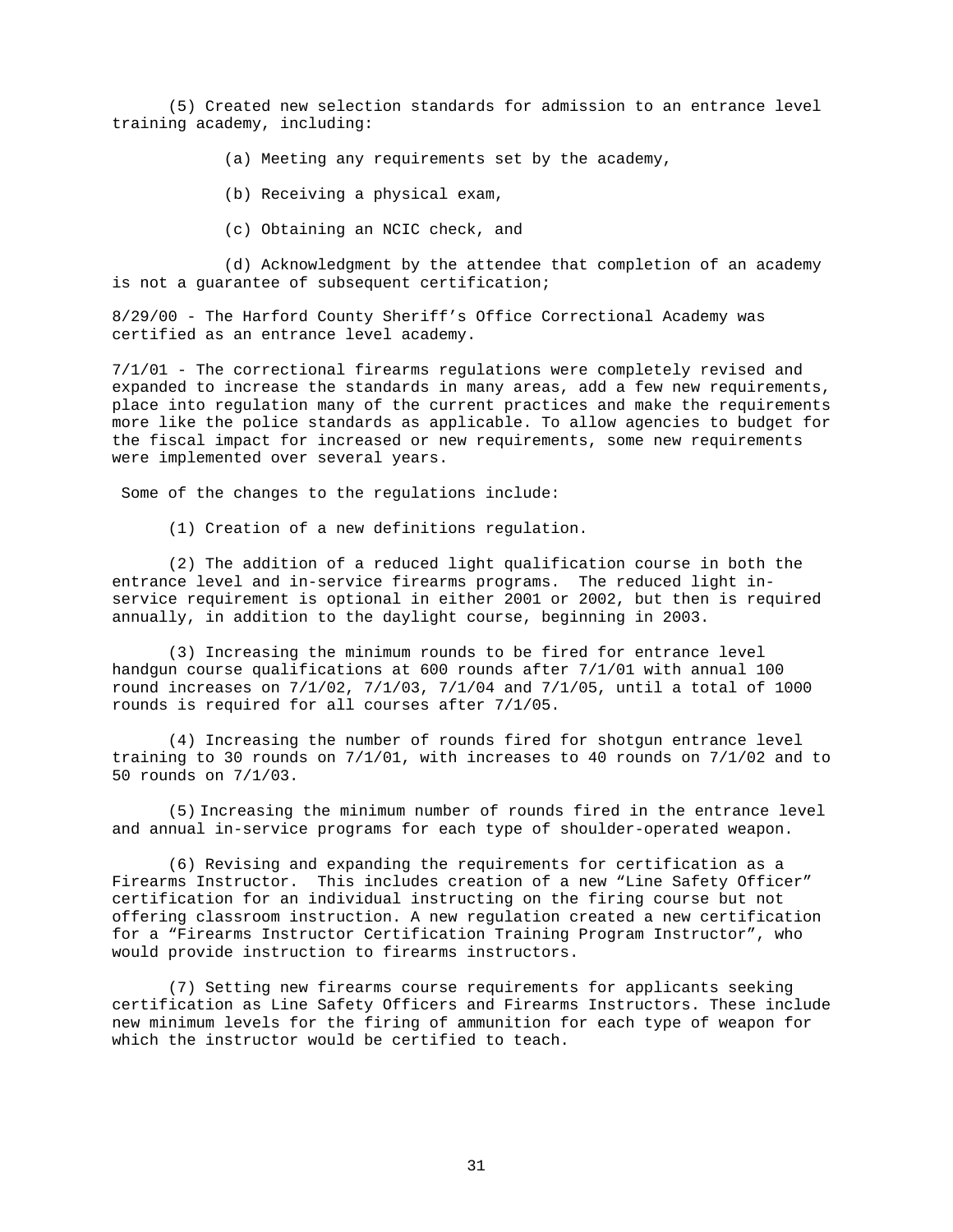1/7/02 - Amendments to the General Regulations:

(1) Add new provisions to the academy regulations concerning the types and process of approval, lapse or revocation of academy certification and certain other academy procedures;

 (2) Lower the age for certification and academy attendance from 21 to 18 in the selection and voluntary attendance standards to; and

 (3) Allow an applicant to be certified if there was prior use of cannabis (marijuana) if at least 10 years has elapsed since the last use, regardless of the number of times used;

 (4) Make numerous changes throughout the regulations to bring the employees of Department of Juvenile Justice, including for-profit and nonprofit contractual providers, under the standards of the Commission;

 (5) Creation of minimum entrance level training standards for three juvenile justice employment categories - Juvenile Counselors, Youth Supervisors and Juvenile Justice Support Staff;

 (6) Make corrections to reflect the changes in legal citations from Article 41, §4-301 of the Annotated Code of Maryland to the Correctional Services Article 8 - §201-210.

9/29/03 – Amendments to the General Regulations:

(1) Created new Regulations (.20 and .21) for a new defensive tactics instructor training course and new defensive tactics instructor certification requirements;

(2) Added a requirement that a person may not be absent more than 10% of an in-service program of 18 hours or more and receive credit; and

(3) Change the various instructor certification regulations to allow them to be effective up to four years.

1/1/04 – Amendments to the certification regulations requires completion of a minimum 80-hour field training program before certification.

9/13/04 – The substance abuse requirements to exempt addictions counselors from the limits specified for prior use of CDS. These individuals are still required to meet all other substance abuse and selection standards.

11/22/04 – The Hearing Regulations (chapter 3) were completely revised to incorporate new legal requirements and current administrative procedures.